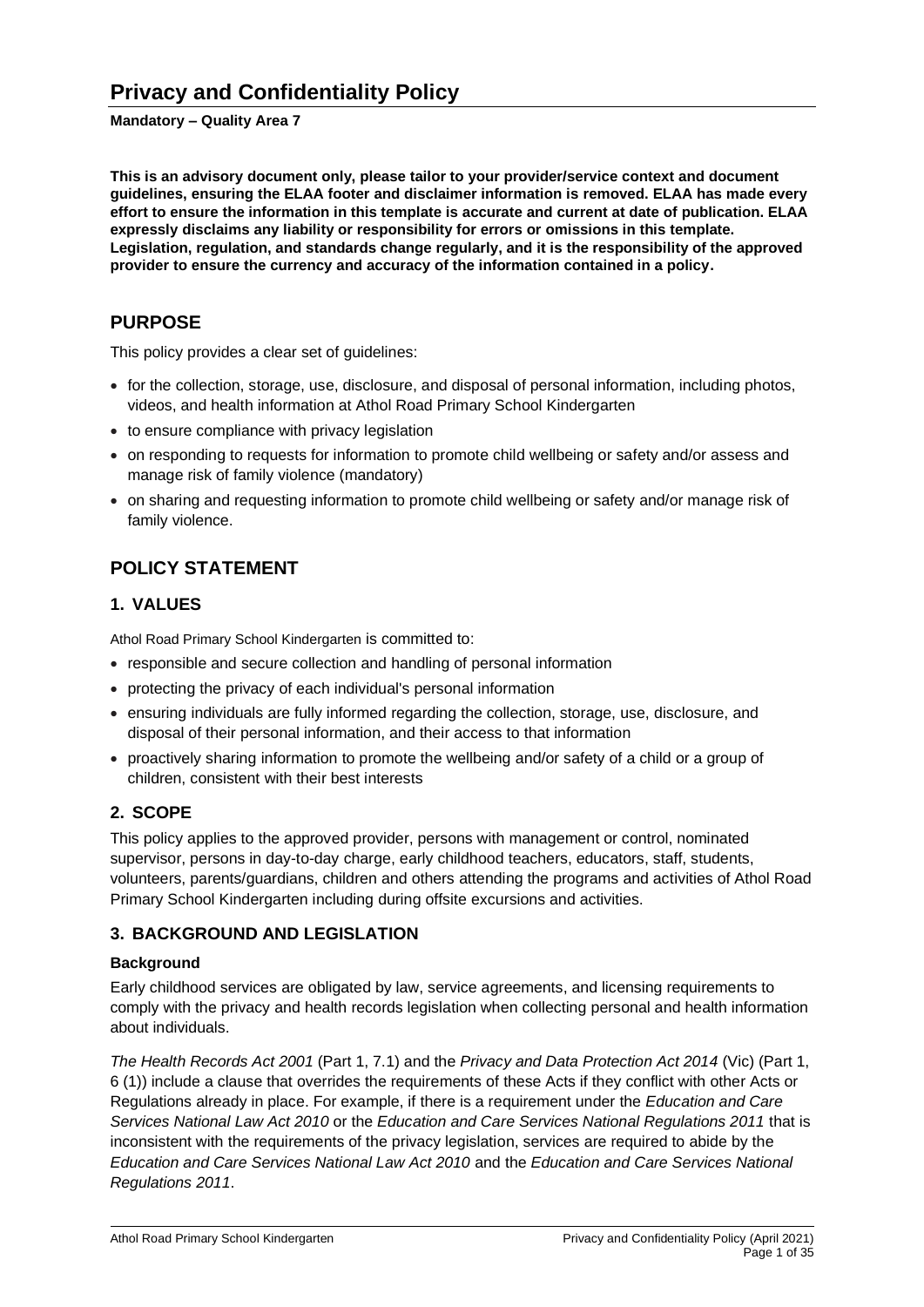In line with the Victorian Government's Roadmap for Reform, Education State reforms and broader child safety initiatives, Part 6A of the *Child Wellbeing and Safety Act 2005* (the Act) was proclaimed in September 2018. The Act established the Child Information Sharing (CIS) Scheme, which enables sharing of confidential information between prescribed entities in a timely and effective manner in order to promote the wellbeing and safety of children. The Act also authorised the development of a web-based platform that will display factual information about children's participation in services known as the Child Link Register (to become operational by December 2021). The Child Link Register aims to improve child wellbeing and safety outcomes, monitor and support the participation in government-funded programs and services for children in Victoria.

Alongside the CIS Scheme, the *Family Violence Protection Act 2008* includes the Family Violence Information Sharing (FVIS) Scheme and the Family Violence Multi-Agency Risk Assessment and Management (MARAM) Framework, which enables information to be shared between prescribed entities to assess and manage family violence risk to children and adults. The MARAM Framework can be used by all services including ECEC services that come into contact with individuals and families experiencing family violence. The MARAM Framework aims to establish a system-wide shared understanding of family violence. It guides professionals across the continuum of service responses, across the range of presentations and spectrum of risk. It provides information and resources that professionals need to keep victim survivors safe, and to keep perpetrators in view and hold them accountable for their actions.

## **Legislation and standards**

Relevant legislation and standards include but are not limited to:

- Associations Incorporation Reform Act 2012 (Vic)
- Child Wellbeing and Safety Act 2005
- Child Wellbeing and Safety (Information Sharing) Amendment Regulations 2020
- Education and Care Services National Law Act 2010
- Education and Care Services National Regulations 2011: Regulations 181, 183
- Family Violence Protection Amendment (Information Sharing) Act 2017
- Freedom of Information Act 1982 (Vic)
- Health Records Act 2001 (Vic)
- National Quality Standard, Quality Area 7: Governance and Leadership Management
- Standard 7.3: Administrative systems enable the effective management of a quality service
- Privacy Act 1988 (Cth)
- Privacy Amendment (Enhancing Privacy Protection) Act 2012 (Cth)
- Privacy and Data Protection Act 2014 (Vic)
- Privacy Regulations 2013 (Cth)
- Public Records Act 1973 (Vic)

# **4. DEFINITIONS**

The terms defined in this section relate specifically to this policy. For commonly used terms e.g. Approved Provider, Nominated Supervisor, Regulatory Authority etc. refer to the General Definitions section of this manual.

**Child Information Sharing Scheme (CISS):** enables Information Sharing Entities (ISE) (refer to Definitions) to share confidential information about any person to promote the wellbeing and/or safety of a child or group of children. The CISS works in conjunction with existing information sharing legislative provisions. All Victorian children from birth to 18 years of age are covered. Unborn children are only captured when there has been a report to Child First or Child Protection. Consent is not required from any person when sharing under CISS. The CISS does not affect reporting obligations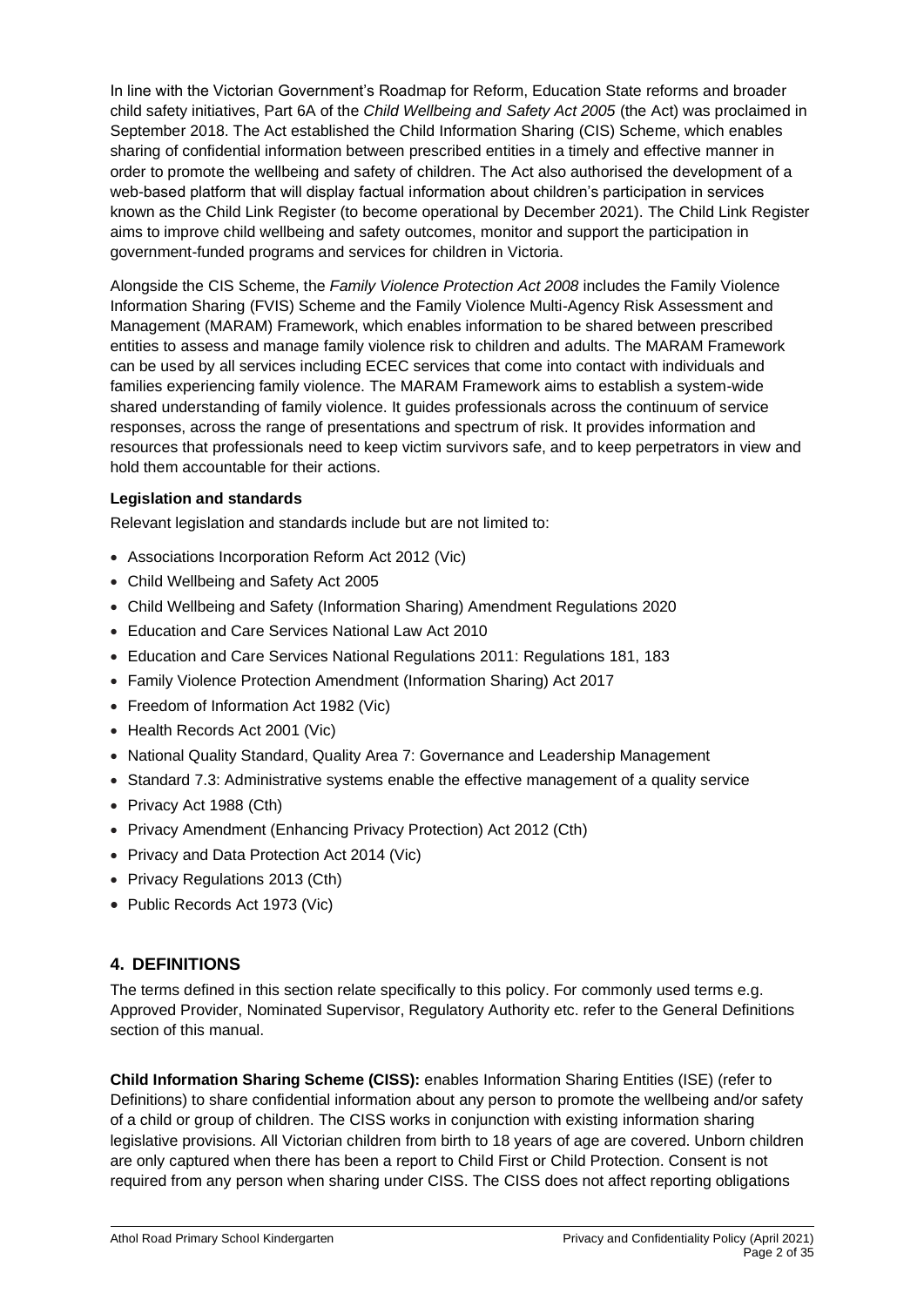created under other legislation, such as mandatory reporting obligations under the Children, Youth and Families Act 2005.

**Child Safe Standards:** Promotes the safety of children, prevent child abuse, and ensure organisations have effective processes in place to respond to and report all allegations of child abuse.

**Confidential information:** For the purposes of this policy; the CISS and FVISS, the health information and identifiers for the Health Records Act 2001 and the personal information for the Privacy and Data Protection Act 2014, including sensitive information (such as a criminal record), and unique identifiers.

**Data breach:** Unauthorised access or disclosure of personal information, or loss of personal information.

**Discloser:** In the context of the Schemes, this is defined as sharing confidential information for the purpose of promoting the wellbeing or safety of a child or group of children. In the context of family violence, this is defined as when someone tells another person about violence that they have experienced, perpetrated or witnessed.

**Family Violence Information Sharing Scheme (FVISS):** enables the sharing of relevant information between authorised organisations to assess or manage risk of family violence.

**Freedom of Information Act 1982:** Legislation regarding access and correction of information requests.

**Health information:** Any information or an opinion about the physical, mental, or psychological health or ability (at any time) of an individual.

**Health Records Act 2001:** State legislation that regulates the management and privacy of health information handled by public and private sector bodies in Victoria.

**Identifier/Unique identifier:** A symbol or code (usually a number) assigned by an organisation to an individual to distinctively identify that individual while reducing privacy concerns by avoiding the use of the person's name.

**Information Sharing Entities (ISE):** are authorised to share and request relevant information under the Child Information Sharing Scheme and the Family Violence Information Sharing Scheme (the Schemes) and required to respond to requests from other ISEs. All ISEs are mandated to respond to all requests for information.

**Multi-Agency Risk Assessment and Management Framework (MARAM):** Sets out the responsibilities of the organisation in identifying, assessing, and managing families and guide information sharing under both CIS and FVIS schemes wherever family violence is present.

**Notifiable Data Breaches scheme (NDB):** A Commonwealth scheme that ensures any organisation or agency covered by the Privacy Act 1988 notifies affected individuals and the Office of the Australian Information Commissioner (OAIC) when a data breach is likely to result in serious harm to an individual whose personal information is involved.

**Personal information**: Recorded information (including images) or opinion, whether true or not, about a living individual whose identity can reasonably be ascertained.

**Privacy and Data Protection Act 2014:** State legislation that provides for responsible collection and handling of personal information in the Victorian public sector, including some organisations, such as early childhood services contracted to provide services for government. It provides remedies for interferences with the information privacy of an individual and establishes the Commissioner for Privacy and Data Protection.

**Privacy Act 1988:** Commonwealth legislation that operates alongside state or territory Acts and makes provision for the collection, holding, use, correction, disclosure, or transfer of personal information. The Privacy Amendment (Enhancing Privacy Protection) Act 2012 (Cth) introduced on 12 March 2014 has made extensive amendments to the Privacy Act 1988. Organisations with a turnover of \$3 million per annum or more must comply with these regulations.

**Privacy breach:** An act or practice that interferes with the privacy of an individual by being contrary to, or inconsistent with, one or more of the Information Privacy Principles (refer to Attachment 2) or the new Australian Privacy Principles (refer to Attachment 7) or any relevant code of practice.

**Public Records Act 1973 (Vic):** Legislation regarding the management of public sector documents.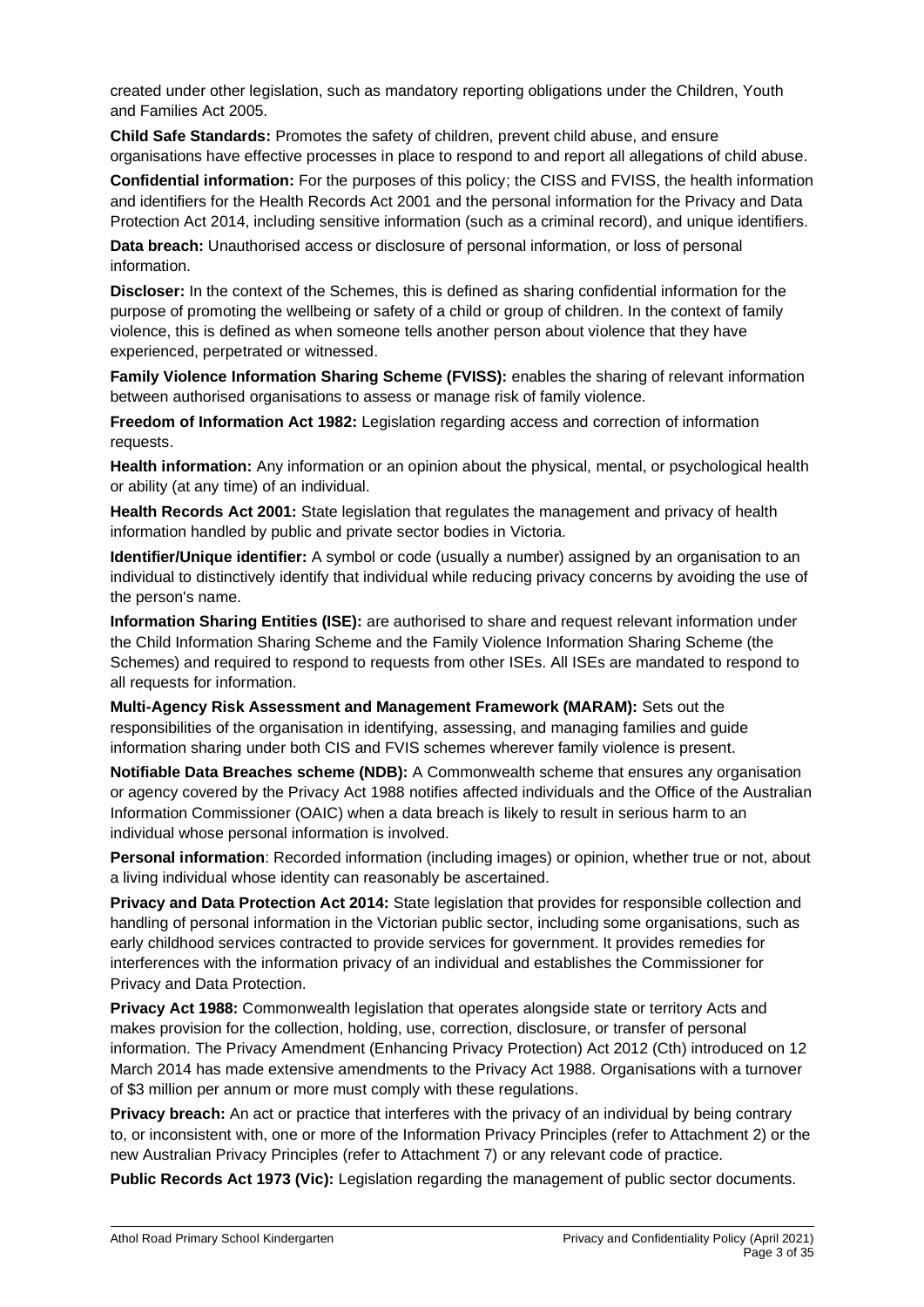**Risk Assessment Entity (RAE):** Under FVISS, there is also a subset of specialist ISEs known as Risk Assessment Entities that are able to receive and request information for a family violence assessment purpose. RAEs have specialised skills and authorisation to conduct family violence risk assessment, examples can include but not limited to Victorian Police, child protection, family violence service and some Orange Door services.

**Sensitive information:** Information or an opinion about an individual's racial or ethnic origin, political opinions, membership of a political association, religious beliefs or affiliations, philosophical beliefs, membership of a professional or trade association, membership of a trade union, sexual preference or practices, or criminal record. This is also considered to be personal information.

# **5. SOURCES AND RELATED POLICIES**

# **Sources**

- Australia Not-for-profit Law Guide (2017), Privacy Guide: A guide to compliance with privacy laws in Australia: [www.nfplaw.org.au/sites/default/files/media/Privacy\\_Guide\\_Cth.pdf](http://www.nfplaw.org.au/sites/default/files/media/Privacy_Guide_Cth.pdf)
- Child Care Service Handbook Version 2, 2019: [www.dese.gov.au/resources-child-care](http://www.dese.gov.au/resources-child-care-providers/resources/child-care-provider-handbook)[providers/resources/child-care-provider-handbook](http://www.dese.gov.au/resources-child-care-providers/resources/child-care-provider-handbook)
- Child Information Sharing Scheme Ministerial Guidelines: [www.vic.gov.au/guides-templates-tools](http://www.vic.gov.au/guides-templates-tools-for-information-sharing)[for-information-sharing](http://www.vic.gov.au/guides-templates-tools-for-information-sharing)
- ELAA Early Childhood Management Manual: [www.elaa.org.au](http://www.elaa.org.au/)
- Family Violence Multi-Agency Risk Assessment and Management Framework: [www.vic.gov.au/sites/default/files/2019-01/Family%20violence%20multi](http://www.vic.gov.au/sites/default/files/2019-01/Family%20violence%20multi-agency%20risk%20assessment%20and%20management%20framework.pdf)[agency%20risk%20assessment%20and%20management%20framework.pdf](http://www.vic.gov.au/sites/default/files/2019-01/Family%20violence%20multi-agency%20risk%20assessment%20and%20management%20framework.pdf)
- Guidelines to the Information Privacy Principles: [www.oaic.gov.au/privacy/australian-privacy](http://www.oaic.gov.au/privacy/australian-privacy-principles-guidelines/)[principles-guidelines/](http://www.oaic.gov.au/privacy/australian-privacy-principles-guidelines/)
- Information Sharing and Family Violence Reforms Contextualised Guidance: [www.education.vic.gov.au/childhood/professionals/health/childprotection/Pages/ecunderstanding.as](http://www.education.vic.gov.au/childhood/professionals/health/childprotection/Pages/ecunderstanding.aspx) [px](http://www.education.vic.gov.au/childhood/professionals/health/childprotection/Pages/ecunderstanding.aspx)
- Information Sharing and Family Violence Reforms Toolkit: [www.vic.gov.au/guides-templates-tools](http://www.vic.gov.au/guides-templates-tools-for-information-sharing)[for-information-sharing](http://www.vic.gov.au/guides-templates-tools-for-information-sharing)
- Ministerial Guidelines for the Family Violence Information Sharing Scheme: [www.vic.gov.au/family](http://www.vic.gov.au/family-violence-information-sharing-scheme)[violence-information-sharing-scheme](http://www.vic.gov.au/family-violence-information-sharing-scheme)
- Office of Australian Information Commissioner, Data breach preparation and response: [www.oaic.gov.au/privacy/guidance-and-advice/data-breach-preparation-and-response](http://www.oaic.gov.au/privacy/guidance-and-advice/data-breach-preparation-and-response)
- Office of the Health Complaints Commissioner: [https://hcc.vic.gov.au](https://hcc.vic.gov.au/)
- Office of the Victorian Information Commissioner, Child information sharing scheme and privacy law in Victoria: [https://ovic.vic.gov.au/wp-content/uploads/2019/01/20190109-Child-information-sharing](https://ovic.vic.gov.au/wp-content/uploads/2019/01/20190109-Child-information-sharing-scheme-FAQs-1.pdf)[scheme-FAQs-1.pdf](https://ovic.vic.gov.au/wp-content/uploads/2019/01/20190109-Child-information-sharing-scheme-FAQs-1.pdf)
- Office of the Victorian Information Commissioner: [https://ovic.vic.gov.au](https://ovic.vic.gov.au/)
- Privacy Guide, 2020: [www.nfplaw.org.au/privacy](http://www.nfplaw.org.au/privacy)

# **Service policies**

- Child Safe Environment
- Code of Conduct
- Complaints and Grievances
- Delivery and Collection of Children
- Enrolment and Orientation
- Information, Communication and Technology
- Staffing
- Inclusion and Equity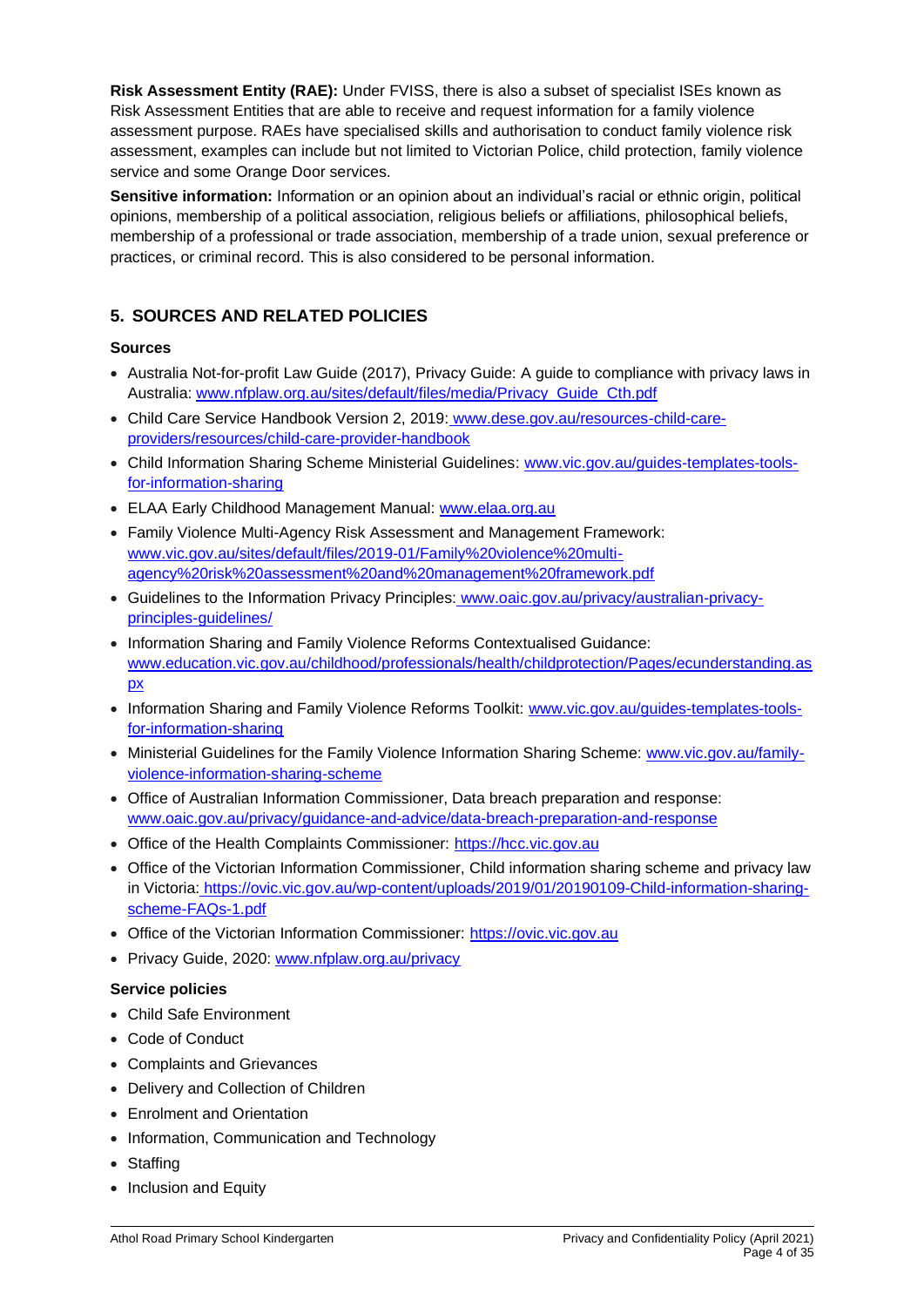# **PROCEDURES**

## **The approved provider and persons with management and control is responsible for:**

- ensuring all records and documents are maintained and stored in accordance with Regulations 181 and 183 of the *Education and Care Services National Regulations 2011*
- ensuring the service complies with the requirements of the Health Privacy Principles as outlined in the *Health Records Act 2001*, the Information Privacy Principles as outlined in the *Privacy and Data Protection Act 2014* (Vic) and, where applicable, the Australia Privacy Principles as outlined in the *Privacy Act 1988* (Cth) and the *Privacy Amendment (Enhancing Privacy Protection) Act 2012* (Cth), by taking proactive steps to establish and maintain internal practices, procedures, and systems that ensure compliance with privacy legalisations including:
	- − identifying the kind of personal, sensitive, and health information that will be collected from an individual or a family
	- − communicating the reason why personal, sensitive, and health information is being collected, and how it will be stored, used, and disclosed, and managed and are provided with the service's *Privacy Statement* (refer to Attachment 4) and all relevant forms
	- − communicating how an individual or family can access and/or update their personal, sensitive, and health information at any time, to make corrections or update information (refer to Attachment 4)
	- − communicating how an individual or family can complain about any breaches of the privacy legislation, and how the service will deal with these complaints
- ensuring a copy of this policy, including the *Privacy Statement*, is prominently displayed at the service and/or electronically accessible, is up to date and available on request
- the management of privacy risks at each stage of the information lifecycle, including collection, use, disclosure, storage, destruction or de-identification
- protecting personal information from misuse, interference, loss and unauthorised access, modification or disclosure, as well as unauthorised access, modification or disclosure.
- identifying and responding to privacy breaches, handling access and correction requests, and receiving and responding to complaints and inquiries
- providing regular staff training and information on how the privacy legislation applies to them and the service
- appropriate supervision of staff who regularly handle personal, sensitive, and health information
- ensuring that personal, sensitive, and health information is only collected by lawful and fair means, and is accurate and complete
- providing adequate and appropriate secure storage for personal, sensitive, and health information collected by the service, including electronic storage (refer to Attachment 2)
- ensuring that records and documents are kept in accordance with Regulation 183
- notifying an individual or family if the service receives personal, sensitive and health information about them from another source as soon as practicably possible
- ensuring that if personal, sensitive and health information needs to be transferred outside of Victoria, that the individual or family that it applies to has provided consent, or if the recipient of the personal information is subject to a law or binding scheme.
- ensuring that unique identifiers are not adopted, used or disclosed unless lawfully required to (refer to Attachment 2)
- ensuring reasonable steps to destroy personal and health information and ensure it is de-identified if the information is no longer required for any purpose as described in Regulations 177, 183, 184 (refer to Attachment 1)
- complying with the *Notifiable Data Breaches Scheme* (refer to *Definitions*) which imposes an obligation to notify individual whose personal information is in a data breach that is likely to result in serious harm.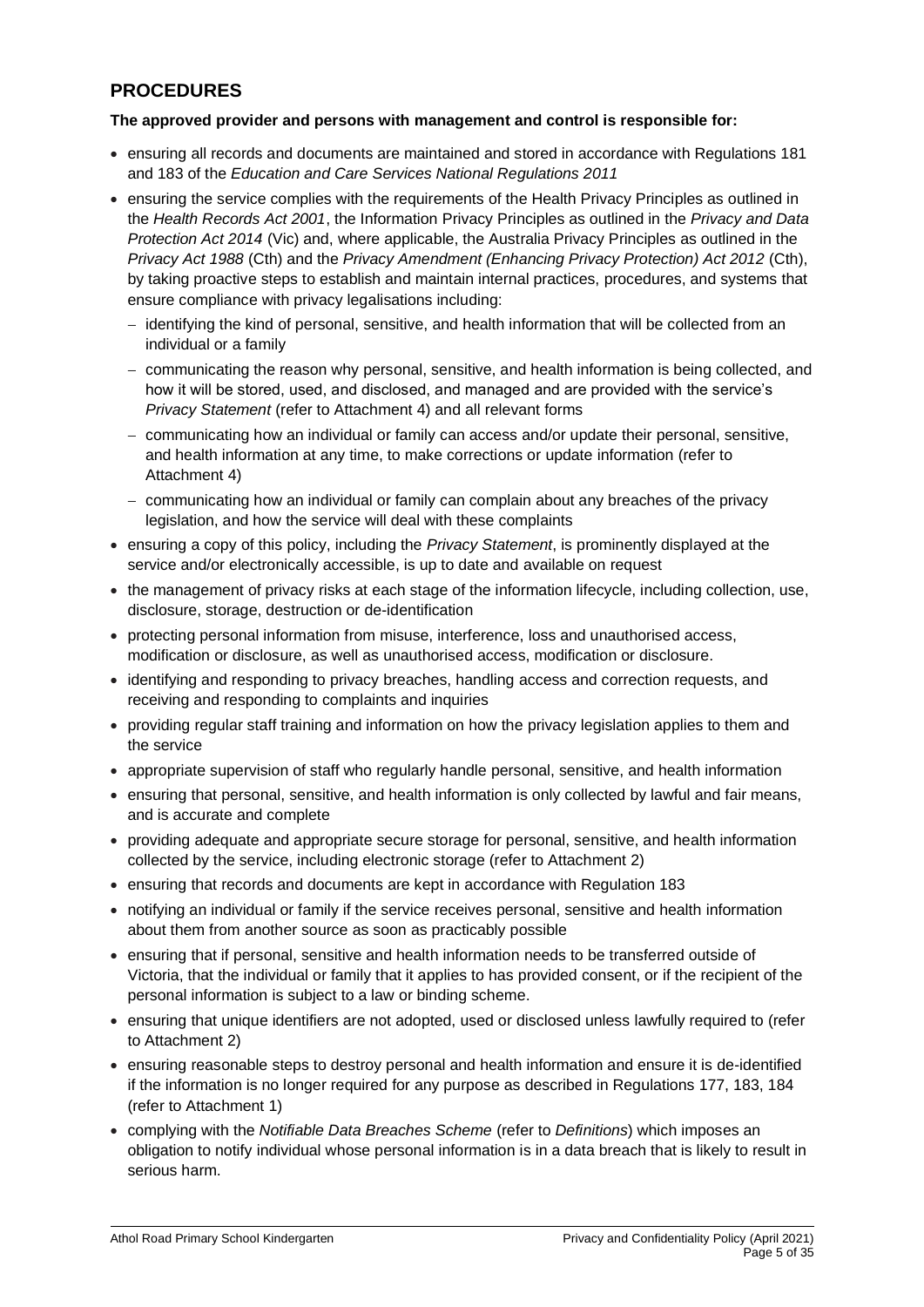- developing a data breach (refer to *Sources*) response plan that sets out the roles and responsibilities involved in managing a data breach, the steps taken if a data breach occurs (refer to *Sources*) and notifying the Office of the Australian Information Commission as appropriate.
- promoting awareness and compliance with the Child Safe Standards (refer to *Definitions*), and disclosing information to promote the wellbeing and safety of a child or group of children
- ensuring information sharing procedures abide by the CISS Ministerial Guidelines (refer to *Sources*) and exercising professional judgment when determining whether the threshold for sharing is met, what information to share and with whom to share it (refer to Attachment 7).
- identifying which staff should be authorised point of contact in relation to the CISS and the FVISS
- ensuring the allocated point of contact undertakes appropriate training and is aware of their responsibilities under the CISS and FVISS
- communicating to staff about their obligations under the Information Sharing Schemes (refer to *Definitions*), and ensure they have read this policy
- providing opportunities for identified ISE staff to undertake the appropriate training
- ensuring information sharing procedures are respectful of and have regard to a child's social, individual, and cultural identity, the child's strengths and abilities, and any vulnerability relevant to the child's safety or wellbeing
- promoting a child's cultural safety and recognise the cultural rights and familial and community connections of children who are Aboriginal, Torres Strait Islander or both when sharing information under the CISS and FVISS
- giving precedence to the wellbeing and safety of a child or group of children over the right to privacy when sharing information under the CISS and the FVISS
- ensuring confidential information (refer to *Definitions*) is only shared to the extent necessary to promote the wellbeing or safety of a child or group of children, consistent with the best interests of that child or those children.
- developing record keeping processes that are accurate and complete as set by *Child Wellbeing and Safety (Information Sharing) Regulations* concerning both written and verbal sharing of information and/or complaints (refer to Attachment 7)
- ensuring actions are taken when an ISE becomes aware that information recorded or shared about any person is incorrect, and is corrected in a timely manner
- only sharing confidential information to the extent necessary to promote the wellbeing or safety of a child or group of children, consistent with the best interests of that child or those children
- working collaboratively in a manner that respects the functions and expertise of each information sharing entity
- ensuring that images of children are treated with the same respect as personal information, and as such are protected by privacy laws in the same way.
- ensuring the appropriate use of images of children, including being aware of cultural sensitivities and the need for some images to be treated with special care
- ensuring all employees, students and volunteers are provided with a copy of this policy, including the Privacy Statement of the service (refer to Attachment 4)
- establishing procedures to be implemented if parents/guardians request that their child's image is not to be taken, published, or recorded, or when a child requests that their photo not be taken
- when engaging with a professional photographer, a confidentiality clause relating to appropriate information handling is included in the agreement or contract between the photographer and the service.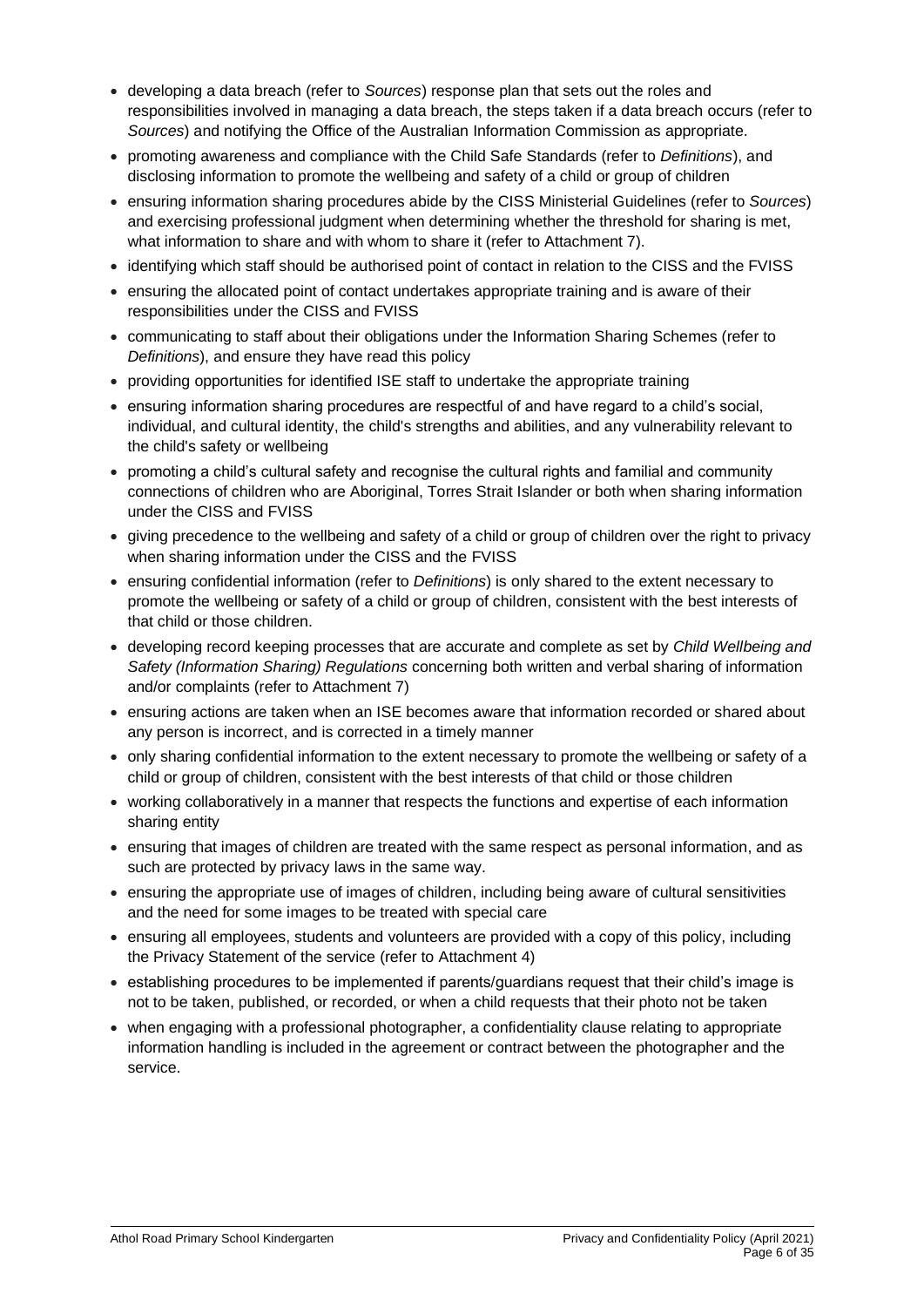# **The nominated supervisor or persons in day-to-day charge is responsible for:**

- assisting the approved provider to implement this policy
- reading and acknowledging they have read the Privacy and Confidentiality Policy (refer to Attachment 3)
- ensuring all records and documents are maintained and stored in accordance with Regulations 181 and 183 of the *Education and Care Services National Regulations 2011*
- protecting personal information from misuse, interference and loss and from unauthorised access, modification or disclosure, as well as unauthorised access, modification or disclosure.
- ensuring that personal, sensitive and health information is only collected by lawful and fair mean, is accurate and complete
- ensuring parents/guardians know why personal, sensitive and health information is being collected and how it will be used, disclosed and managed and are provided with the service's *Privacy Statement* (refer to Attachment 4) and all relevant forms
- ensuring that records and documents are kept in accordance with Regulation 183
- ensuring reasonable steps to destroy personal and health information and ensure it is de-identified if the information is no longer required for any purpose as described in Regulations 177, 183, 184 (refer to Attachment 2)
- ensuring that an individual or family can have access to their personal, sensitive and health information at any time, to make corrections or update information (refer to Attachment 4)
- providing notice to children and parents/guardians when photos/video recordings are going to be taken at the service
- ensuring early childhood teachers, educators and staff are provided a copy of this policy and that they complete the Letter of acknowledgment and understanding (refer to Attachment 3)
- giving precedence to the wellbeing and safety of a child or group of children over the right to privacy when sharing information under the CISS and the FVISS (refer to *Definitions*)
- ensuring that before disclosing information under the CISS or FVISS (refer to *Definitions*), confirm that the receiving organisation or service is also an information sharing entity (refer to Attachment 7)
- ensuring any requests from an ISE's are responded to in a timely manner and provide relevant information if the threshold test of the CISS or FVISS are met (refer to Attachment 7)
- engaging with services that are authorised and skilled (including those located within The Orange Door) to determine appropriate actions and promote collaborative practice around families and children.
- only sharing confidential information to the extent necessary to promote the wellbeing or safety of a child or group of children, consistent with the best interests of that child or those children
- working collaboratively in a manner that respects the functions and expertise of each information sharing entity
- seeking and taking into account the views of the child and the child's relevant family members, if it is appropriate, safe and reasonable to do so when sharing information under the CISS and the FVISS (refer to *Definitions*)
- being respectful of and have regard to a child's social, individual and cultural identity, the child's strengths and abilities and any vulnerability relevant to the child's safety or wellbeing when sharing information under the CISS and FVISS (refer to *Definitions*)
- promoting a child's cultural safety and recognising the cultural rights and familial and community connections of children who are Aboriginal, Torres Strait Islander or both when sharing information under the CISS and FVISS (refer to *Definitions*)
- maintaining record keeping processes that are accurate and complete as set by *Child Wellbeing and Safety (Information Sharing) Regulations* in relation to both written and verbal sharing of information (refer to Attachment 7)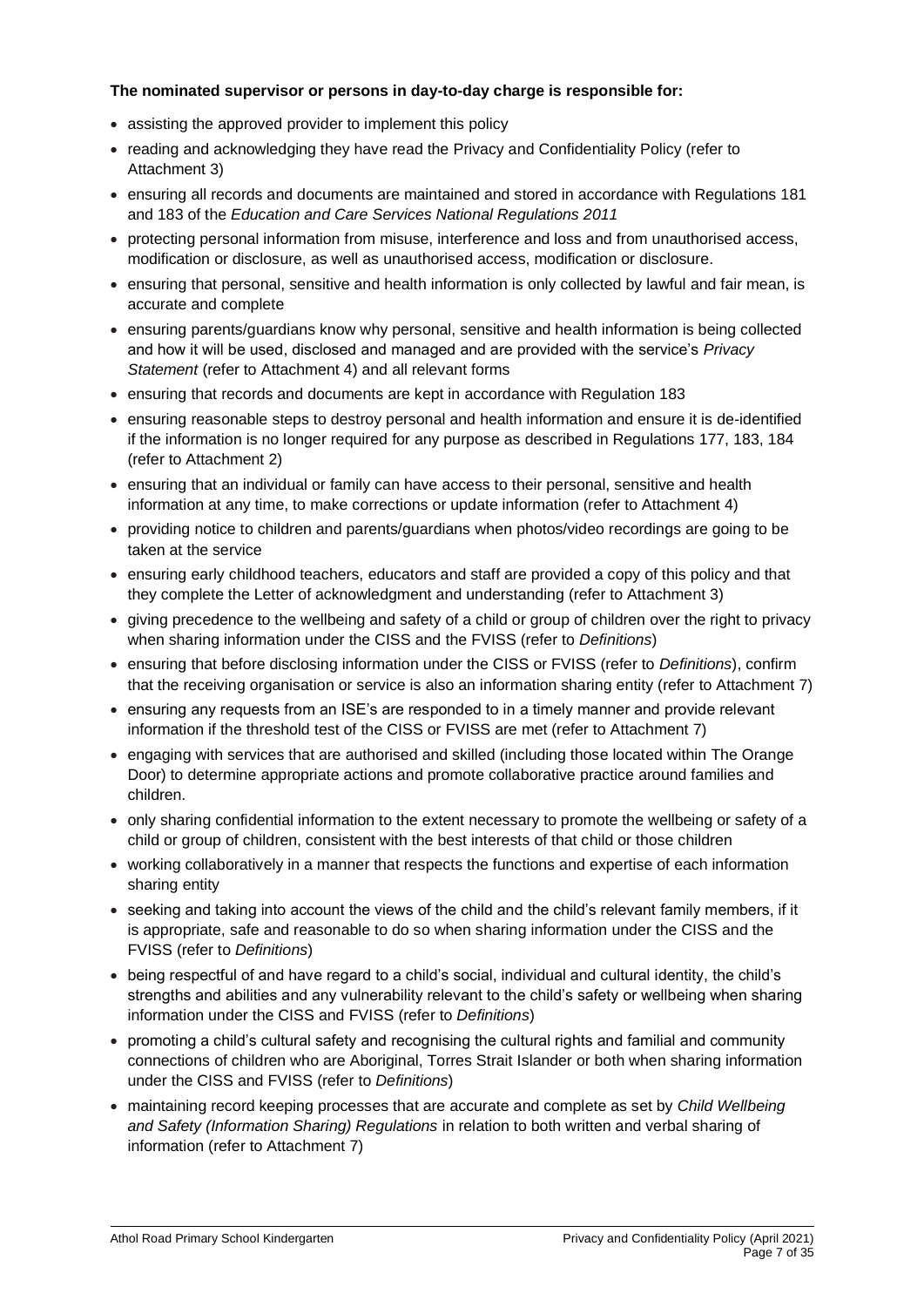- ensuring that images of children are treated with the same respect as personal information, and as such are protected by privacy laws in the same way.
- obtaining informed and voluntary consent of the parents/guardians of children who will be photographed or videoed.

## **Early childhood teacher, educators and all other staff are responsible for:**

- reading and acknowledging they have read the Privacy and Confidentiality Policy (refer to Attachment 3)
- recording information on children according to the guidelines set out in this policy
- ensuring that personal, sensitive and health information is only collected by lawful and fair mean, is accurate and complete
- ensuring they are aware of their responsibilities in relation to the collection, storage, use, disclosure, disposal of personal and health information and the requirements for the handling of personal and health information, as set out in this policy
- ensuring when sharing information giving precedence to the wellbeing and safety of a child or group of children over the right to privacy when sharing information under the CISS and the FVISS (refer to *Definitions*)
- engaging in training about information sharing schemes and the MARAM framework
- being aware of who the point of contact at the service under the CISS and FIVSS (refer to *Definitions*), and supporting them (if applicable) to complete the threshold test (refer to Attachment 7)
- ensuring when sharing information to promote children's wellbeing and safety, taking into consideration the child's best interests; promote collaborative practice; and give precedence to the wellbeing and safety of a child or group of children over the right to privacy
- promoting a child's cultural safety and recognise the cultural rights and familial and community connections of children who are Aboriginal, Torres Strait Islander or both when sharing information under the CISS and FVISS (refer *to Definitions*)
- being respectful of and have regard to a child's social, individual and cultural identity, the child's strengths and abilities and any vulnerability relevant to the child's safety or wellbeing when sharing information under the CISS and FVISS (refer to *Definitions*)
- working collaboratively in a manner that respects the functions and expertise of each information sharing entity
- seeking and taking into account the views of the child and the child's relevant family members, if it is appropriate, safe and reasonable to do so when sharing information under the CISS and the FVISS (refer to *Definitions*)
- ensuring that images of children are treated with the same respect as personal information, and as such are protected by privacy laws in the same way.
- respecting parents' choices about their child being photographed or videoed, and children's choices about being photographed or videoed.

### **Parents/guardians are responsible for:**

- providing accurate information when requested
- maintaining the privacy of any personal or health information provided to them about other individuals, such as contact details
- completing all permission forms and returning them to the service in a timely manner
- being sensitive and respectful to other parents/guardians who do not want their child to be photographed or videoed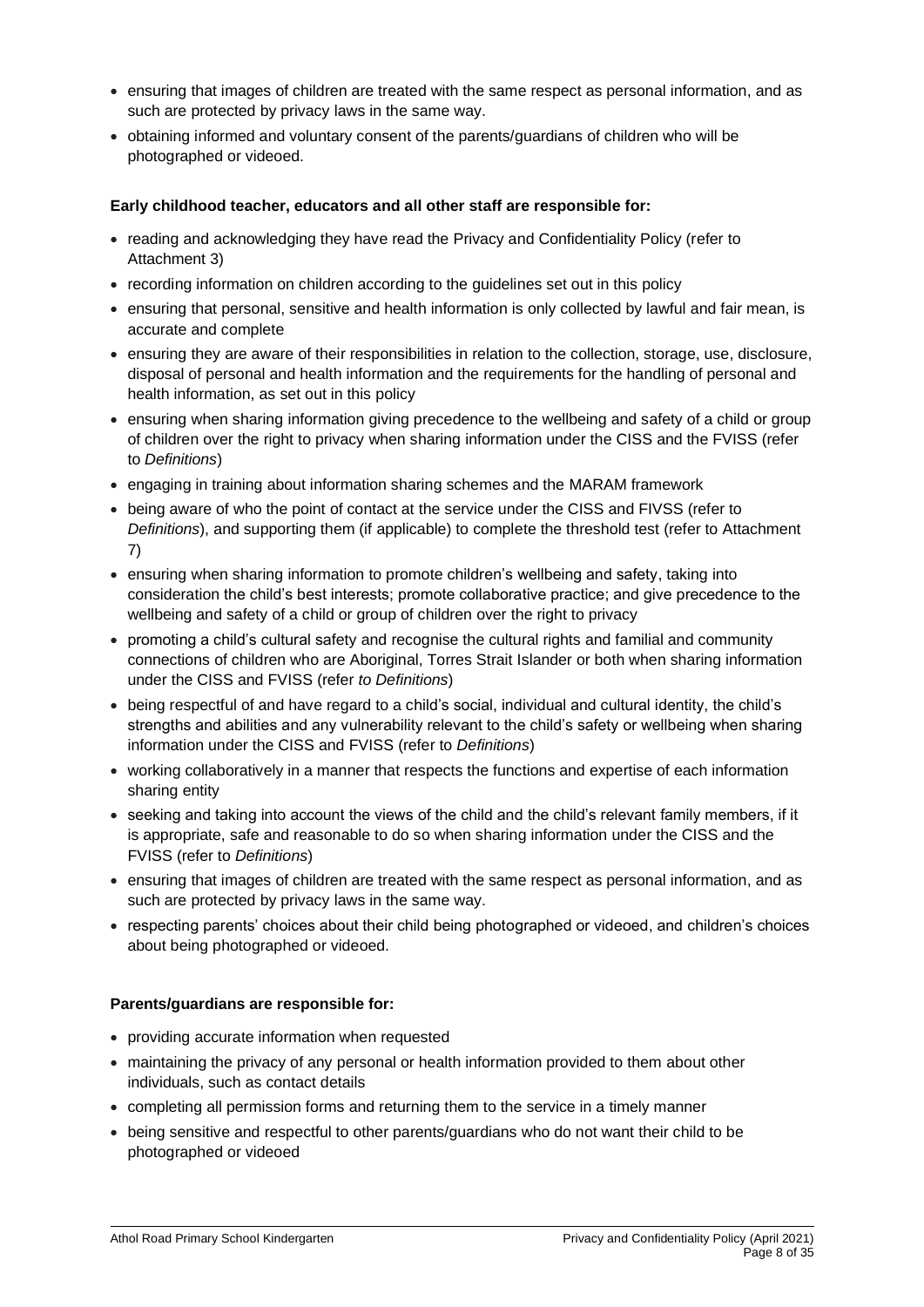- being sensitive and respectful of the privacy of other children and families in photographs/videos when using and disposing of these photographs/videos.
- being aware of CISS and FVISS guidelines (refer to *Definitions*).

# **VOLUNTEERS AND STUDENTS, WHILE AT THE SERVICE, ARE RESPONSIBLE FOR FOLLOWING THIS POLICY AND ITS PROCEDURES**.

# **EVALUATION**

In order to assess whether the values and purposes of the policy have been achieved, the approved provider will:

- regularly seek feedback from everyone affected by the policy regarding its effectiveness
- monitor the implementation, compliance, complaints, and incidents in relation to this policy
- keep the policy up to date with current legislation, research, policy, and best practice
- revise the policy and procedures as part of the service's policy review cycle, or as required
- notifying all stakeholders affected by this policy at least 14 days before making any significant changes to this policy or its procedures, unless a lesser period is necessary due to risk.

# **ATTACHMENTS**

- Attachment 1: Record keeping and privacy laws
- Attachment 2: Privacy Principles in action
- Attachment 3: Letter of acknowledgment and understanding
- Attachment 4: Privacy Statement
- Attachment 5: Permission form for photographs and videos
- Attachment 6: Special permission notice for publications/media
- Attachment 7: Sharing information and record keeping under the Chid Information and Family Violence Sharing Scheme

# **AUTHORISATION**

The policy was adopted by the approved provider of Athol Road Primary School Kindergarten on April 6 th 2022.

# **REVIEW DATE:** 06/04/2023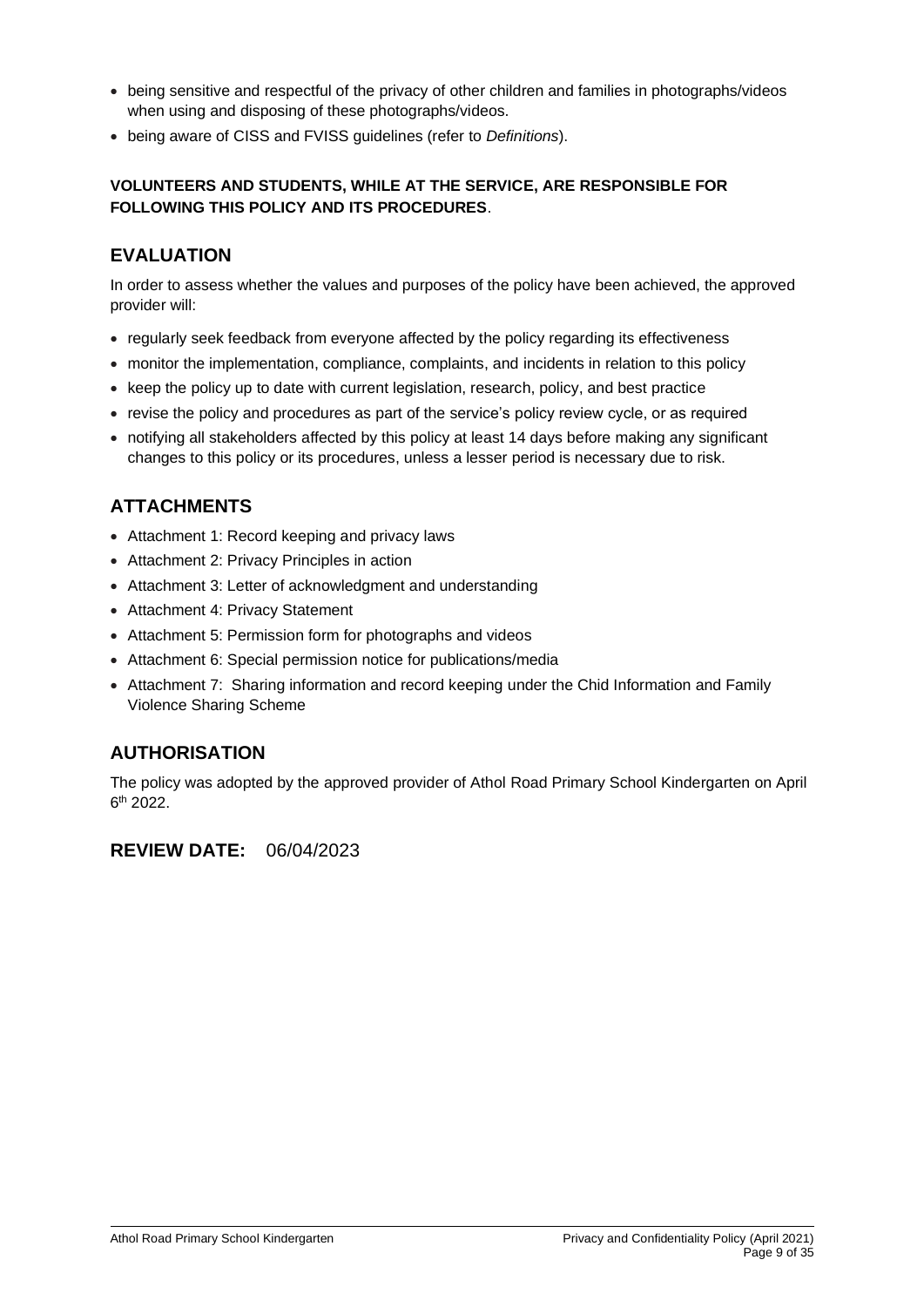# **ATTACHMENT 1 Record keeping and privacy laws**

Early childhood services must ensure that their processes for the collection, storage, use, disclosure and disposal of personal, sensitive and health information meet the requirements of the appropriate privacy legislation and the *Health Records Act 2001*.

The following are examples of records impacted by the privacy legislation:

- **Enrolment records:** Regulations 160, 161 and 162 of the *Education and Care Services National Regulations 2011* detail the information that must be kept on a child's enrolment record, including personal details about the child and the child's family, parenting orders and medical conditions. This information is classified as personal, sensitive and health information (refer to *Definitions*) and must be stored securely and disposed of appropriately.
- **Attendance records:** Regulation 158 of the *Education and Care Services National Regulations 2011* requires details of the date, child's full name, times of arrival and departure, and signature of the person delivering and collecting the child or the nominated supervisor/educator, to be recorded in an attendance record kept at the service. Contact details may be kept in a sealed envelope at the back of the attendance record or separate folder for evacuation/emergency purposes.
- **Medication records and incident, injury, trauma and illness records:** Regulations 87 and 92 of the *Education and Care Services National Regulations 2011* require the approved provider of a service to maintain incident, injury, trauma and illness records, and medication records which contain personal and health information about the child.
- **Handling and storage of information:** Limited space can often be an issue in early childhood service environments, and both authorised employees and the approved provider need access to secure storage for personal and health information. Documents might be required to be stored off the service premises. Wherever confidential information is stored, it is important that it is not accessible to unauthorised staff or other persons. When confidential information is required to be taken off-site (e.g. on excursions, a list of children with medical conditions and contact numbers will be required), consideration must be given to how this is transported and stored securely.
- **Electronic records:** It is important that electronic records containing personal, sensitive or health information are stored in password protect folders or software platforms and can only be accessed by authorised personnel. Services need to incorporate risk management measures to ensure that passwords are recorded and stored in a secure folder at the service, and to limit access to the information only to other authorised persons. (refer to the Information Communication Technology Policy).
- **Forms:** Enrolment forms and any other forms used to collect personal or health information should have the service's Privacy Statement (refer to Attachment 4) attached.
- **Collecting information for which there is no immediate use:** A service should only collect the information it needs and for which it has a specific purpose. Services should not collect information that has no immediate use, even though it may be useful in the future.
- **Retention of records:** 
	- − records relating to an incident, illness, injury or trauma suffered by a child while at the service, until the child is aged 25 years
	- − records relating to an incident, illness, injury or trauma suffered by a child that may have occurred following an incident while at the service, until the child is aged 25 years
	- − records relating to the death of a child while at the service, until the end of 7 years after the death
	- − and other records relating to a child enrolled at the service, until the end of 3 years after the last day on which the child attended the service
	- − records relating to the approved provider, until the end of 3 years after the last date on which the approved provider records relating to a nominated supervisor or staff member of an education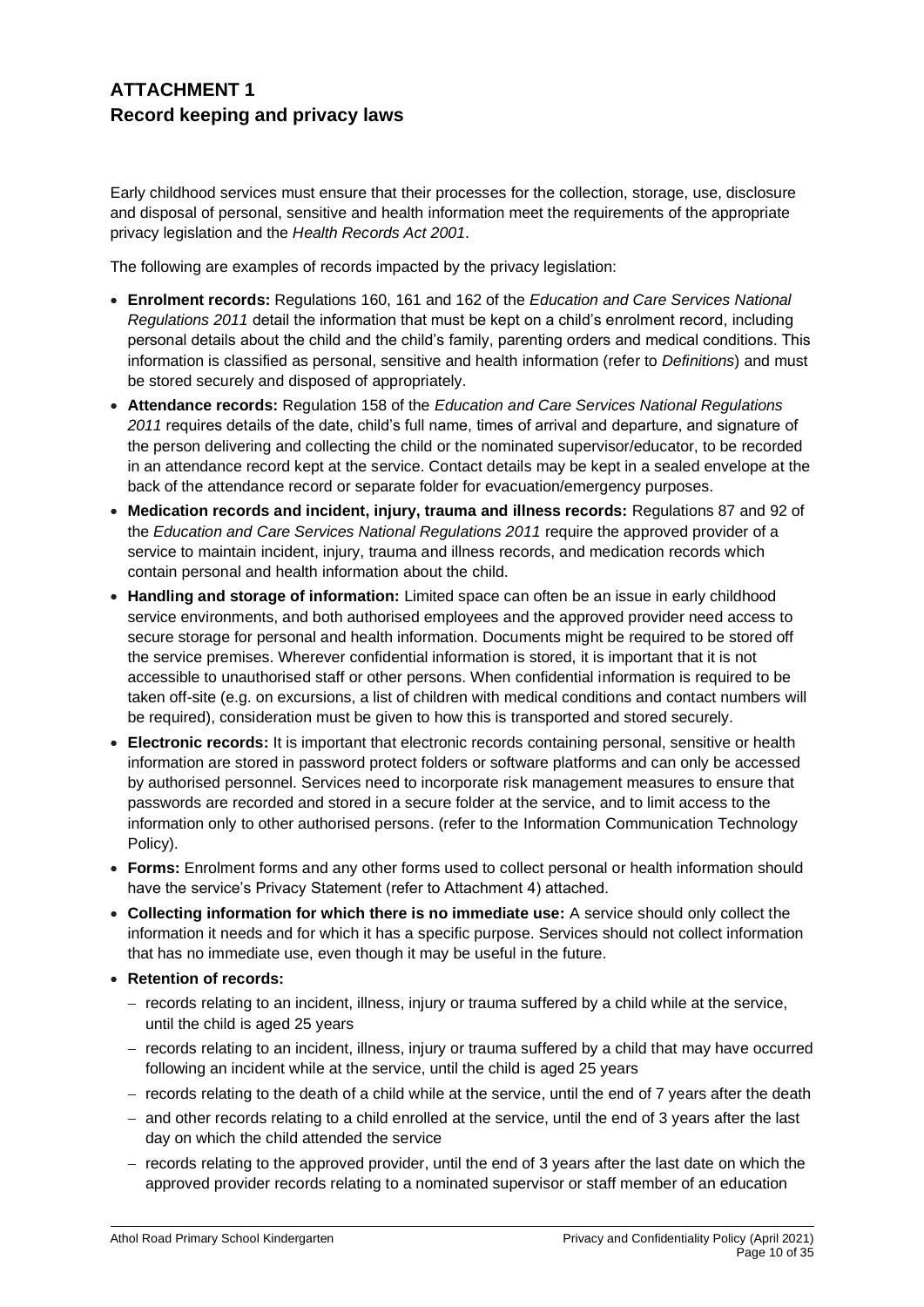and care service, until the end of 3 years after the last date on which the nominated supervisor or staff member provided education at the service

− any other records, until the end of 3 years after the date on which the record was made.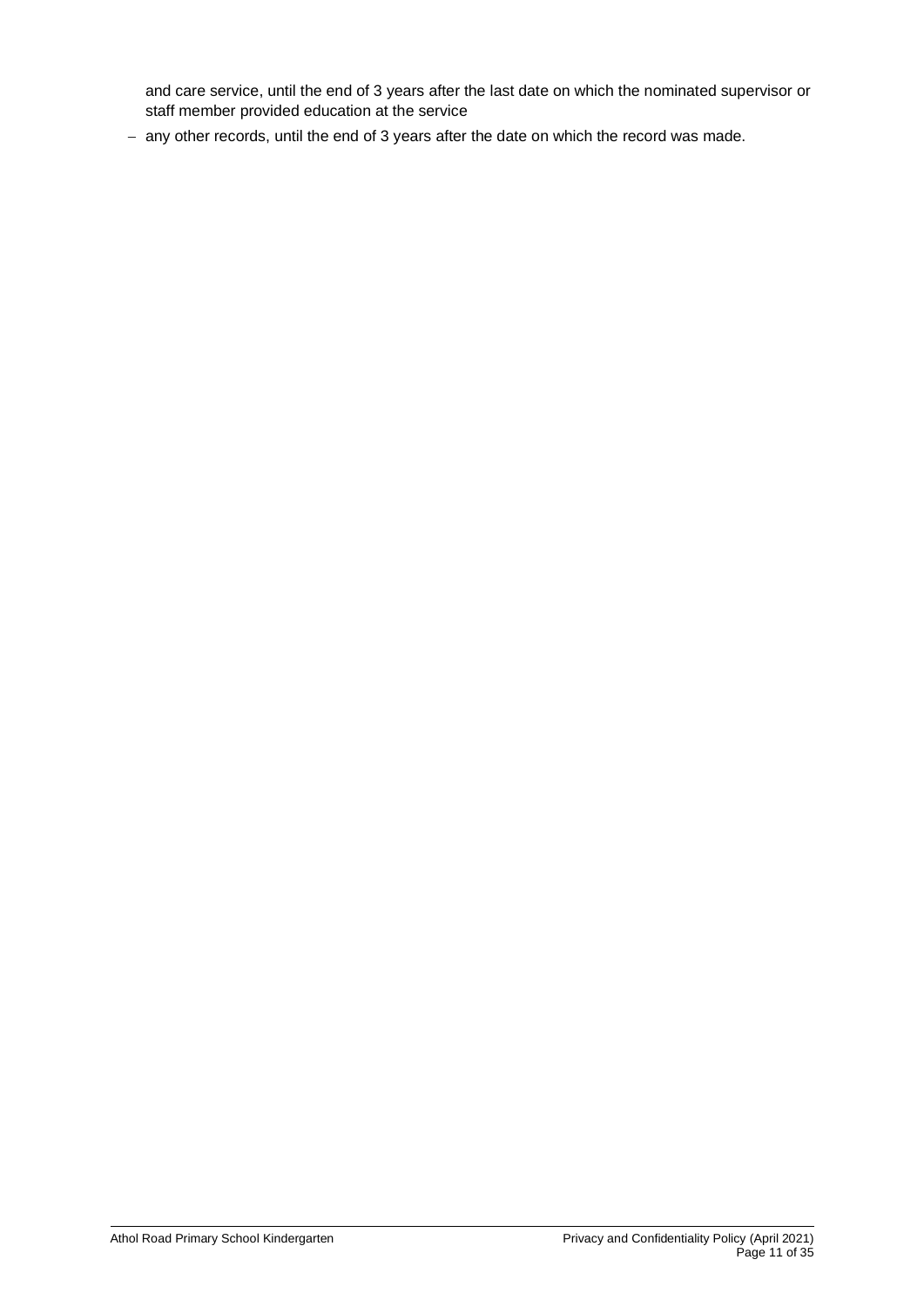# **ATTACHMENT 2 Privacy principles in action**

Your organisation may have to comply with more than one set of privacy obligations listed below. For example, an organisation that has a contract with a Victorian government agency may need to comply with the Australian Privacy Principles [AAP] (*Privacy Act, 1988*) as well as the Information Privacy Principles [IPP] (*Privacy and Data Protection Act, 2014*), and the Health Privacy Principles [HPP] (*Health Records Act, 2001*).

## **The Australian Privacy Principles**

The APPs are legal obligations under federal Privacy Laws. They apply to every Australian organisation and federal government agency that meets the qualifying criteria below:

- it has an annual turnover of more than \$3 million
- it provides a health service (which is broadly defined) to a person (even if the organisation's primary activity is not providing that health service)
- it trades in personal information (for example, buying or selling a mailing list)
- it is a contracted service provider under a Commonwealth contract (for example, an aged care provider or a disability services provider under a Commonwealth agreement)
- it is a credit reporting body
- it operates a residential tenancy database
- it is a reporting entity for the purposes of the Anti-Money Laundering and Counter-Terrorism Financing Act 2006 (Cth) (AML/CTF Act)
- it is an employee association registered or recognised under the Fair Work (Registered Organisations) Act 2009 (Cth)
- it is a business that conducts protection action ballots
- it is a business prescribed by the Privacy Regulation 2013
- it is related to a body corporate (for example, a subsidiary) that meets any of the above criteria (even if your not-for-profit itself does not), or
- it has opted into the Privacy Act (choosing to comply, despite not meeting any of the above criteria)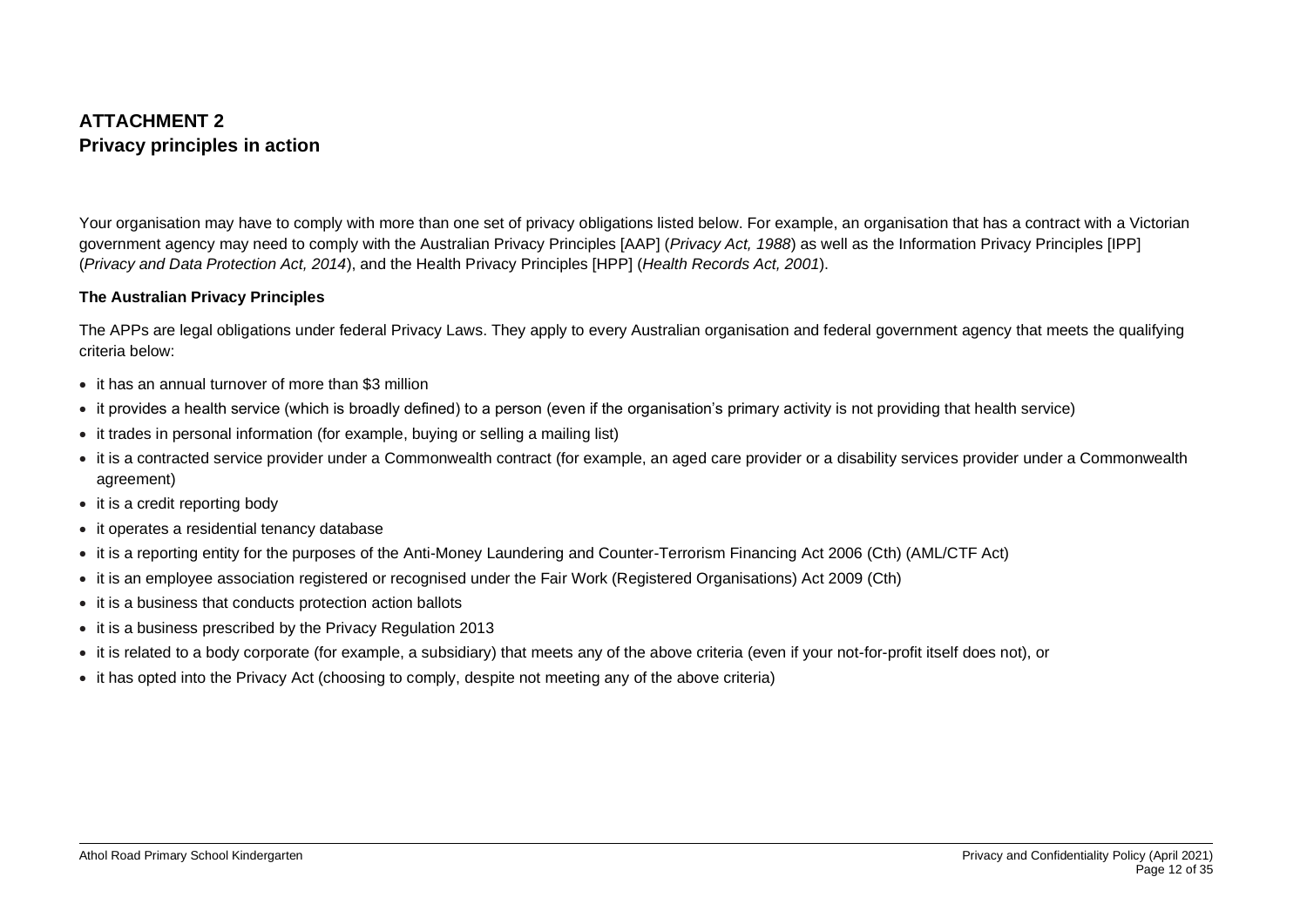## **The Information Privacy Principles**

The IPPs are relevant for all Victorian public sector organisations, as well as some private or community sector organisations, where those organisations are carrying out functions under a State contract with a Victorian public sector organisation.

A State contract means a contract between an organisation (e.g. the Department of Education and Training) and a Contracted Service Provider [CSP] (e.g. an Approved Provider) under which services are provided by the CSP for the organisation (e.g. a funded Kindergarten Program).

## **The Health Privacy Principles**

Victoria has specific Health Privacy Laws that provide a higher standard of protection of certain health information. Early Childhood Education and Care services collect, hold and use health information, therefore are required to follow the HPP under the *Health Records Act 2001*.

### **Principles in Action**

Organisations need to make sure their policy and procedures are consistent with all the Privacy Laws that apply to their organisation. If you're not sure, you should get legal advice.

The Child Information Sharing Scheme and Family Violence Information Sharing Scheme makes certain modifications to the Information Privacy Principles and the Health Privacy Principles to ensure that the scheme is able to operate as intended.

The table below is a reference tool that identities how all three legislations can work together and what it may look like in practice.

| Australian<br><b>Privacy</b><br><b>Principles</b>                           | <b>Information</b><br><b>Privacy</b><br><b>Principles</b> | <b>Health</b><br><b>Privacy</b><br><b>Principles</b> | <b>Principles in action</b>                                                                                                                                                                                                                                         |
|-----------------------------------------------------------------------------|-----------------------------------------------------------|------------------------------------------------------|---------------------------------------------------------------------------------------------------------------------------------------------------------------------------------------------------------------------------------------------------------------------|
| APP 1 - Open<br>and transparent<br>management of<br>personal<br>information | IPP $5$ :<br><b>Openness</b>                              | Principle 5<br><b>Openness</b>                       | Athol Road Primary School Kindergarten has an up-to-date Privacy and Confidentiality policy that clearly<br>sets out how we collect, use, disclose and store personal and health information. Stakeholders have<br>access to this policy at any time, upon request. |
| $APP 2 -$<br>Anonymity and<br>pseudonymity                                  | IPP 8:<br>Anonymity                                       | Principle 8<br>Anonymity                             | Wherever it is lawful and practicable, individuals and families will have the option of not identifying<br>themselves when entering into transactions with Athol Road Primary School Kindergarten. This may<br>include surveys, suggestion boxes, QIP feedback etc  |
| <b>APP 3 Collection</b><br>of solicited<br>personal<br>information and      | $IPP_1$ :<br><b>Collection</b>                            | Principle 1<br>Collection                            | Athol Road Primary School Kindergarten will only collect the personal, sensitive and health information<br>needed, and for which there is a purpose that is legitimate and related to the service's functions, activities<br>and/or obligations.                    |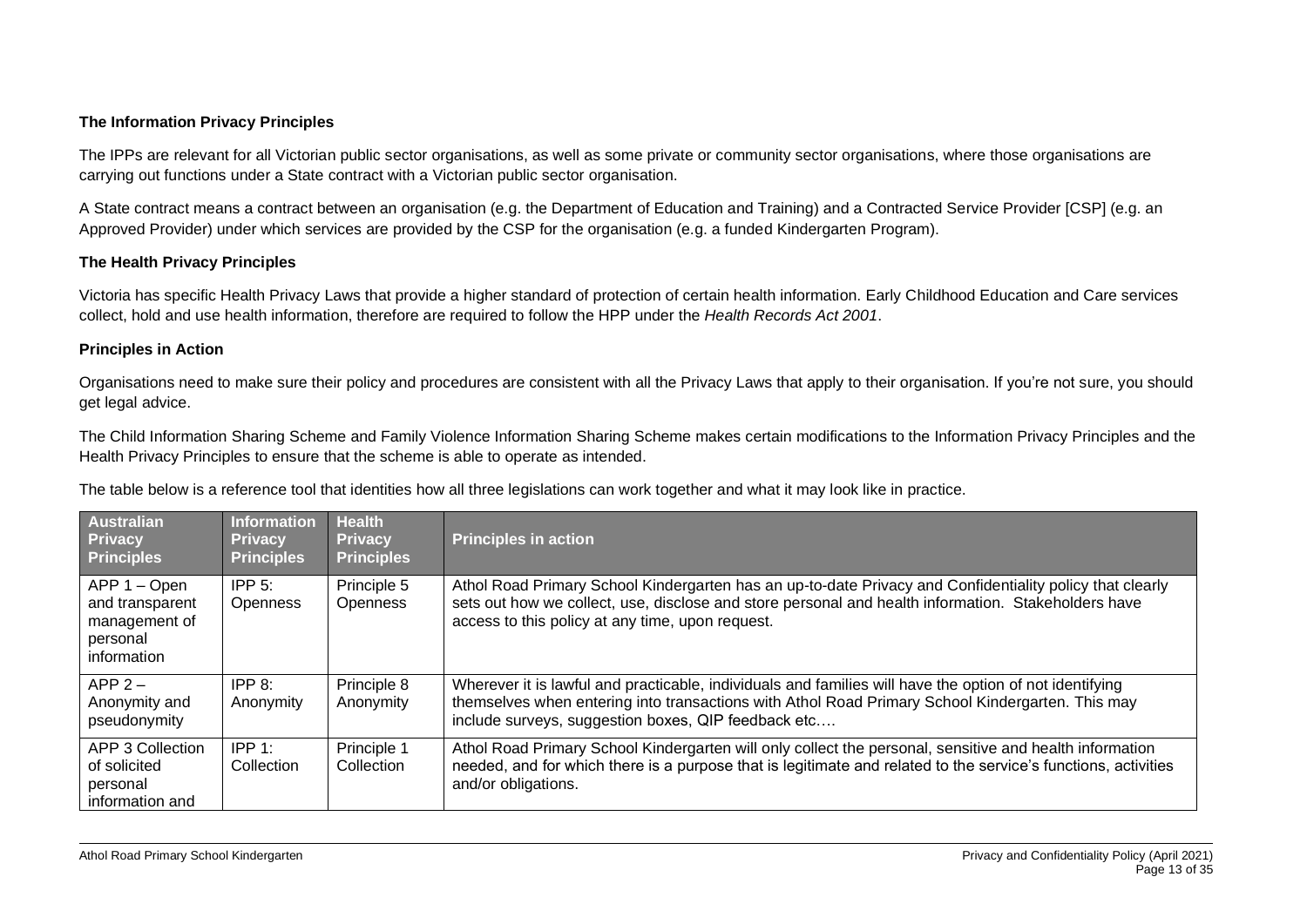| APP 4 - Dealing<br>with unsolicited<br>personal<br>information | <b>IPP 10:</b><br>Sensitive<br>information |                                           | Personal, sensitive and health information about children and parents/guardians either in relation to<br>themselves or a child enrolled at the service, will generally be collected via forms filled out by<br>parents/guardians. This can include but not limited to Enrolment Records, Enrolment Application Forms,<br>Medical Management Plans, Risk Minimisation Plans, Communication Plans, Attendance Records, Staff<br>Records, Direct Debit Application Forms, Visitors Logbook, etc            |
|----------------------------------------------------------------|--------------------------------------------|-------------------------------------------|---------------------------------------------------------------------------------------------------------------------------------------------------------------------------------------------------------------------------------------------------------------------------------------------------------------------------------------------------------------------------------------------------------------------------------------------------------------------------------------------------------|
|                                                                |                                            |                                           | Other information may be collected from job applications, face-to-face interviews and telephone calls.<br>Individuals from whom personal information is collected will be provided with a copy of the service's<br>Privacy Statement (refer to Attachment 4).                                                                                                                                                                                                                                           |
|                                                                |                                            |                                           | When Athol Road Primary School Kindergarten receives personal information (refer to Definitions) from a<br>source other than directly from the individual or the parents/guardians of the child concerned, the person<br>receiving the information will notify the individual or the parents/guardians of the child to whom the<br>information relates to. Athol Road Primary School Kindergarten will advise that individual of their right to<br>share or not share this information with the source. |
|                                                                |                                            |                                           | Sensitive information (refer to Definitions) will be collected only for the purpose of enabling the service to<br>provide for the education and care of the child attending the service.                                                                                                                                                                                                                                                                                                                |
|                                                                |                                            |                                           | CISS & FVISS: Information sharing entities are not obliged to collect personal or health information about<br>an individual directly from that person if they are collecting the information from another information sharing<br>entity under the scheme.                                                                                                                                                                                                                                               |
|                                                                |                                            |                                           | If an information sharing entity collects personal or health information about a person from another<br>information sharing entity under the scheme, it will not be obliged to take reasonable steps to notify that<br>person that their information has been collected if doing so would be contrary to the promotion of the<br>wellbeing or safety of a child.                                                                                                                                        |
|                                                                |                                            |                                           | Information sharing entities will not be obliged to obtain consent from any person before collecting<br>information under the scheme, including 'sensitive information' if they are sharing in accordance with the<br>scheme.                                                                                                                                                                                                                                                                           |
| APP $5-$<br>Notification of the<br>collection of<br>personal   | IPP 2: Use<br>and<br>disclosure            | Principle 2<br>Use and<br><b>Disclose</b> | Upon enrolment, commencement of employment, or any other time personal, sensitive or health<br>information is collected, Athol Road Primary School Kindergarten will take reasonable steps to ensure<br>individuals or families understand why this information is being collected, used, disclosed and stored.<br>Individuals or families will be informed of the following:                                                                                                                           |
| information and<br>APP 6 - Use or                              |                                            |                                           | • Athol Road Primary School Kindergarten contact details                                                                                                                                                                                                                                                                                                                                                                                                                                                |
| disclosure of                                                  |                                            |                                           | • the facts and circumstances of why personal, sensitive and health information is being collected                                                                                                                                                                                                                                                                                                                                                                                                      |
| personal<br>information                                        |                                            |                                           | • what information is required by authorised law                                                                                                                                                                                                                                                                                                                                                                                                                                                        |
|                                                                |                                            |                                           | • the purposes of collection                                                                                                                                                                                                                                                                                                                                                                                                                                                                            |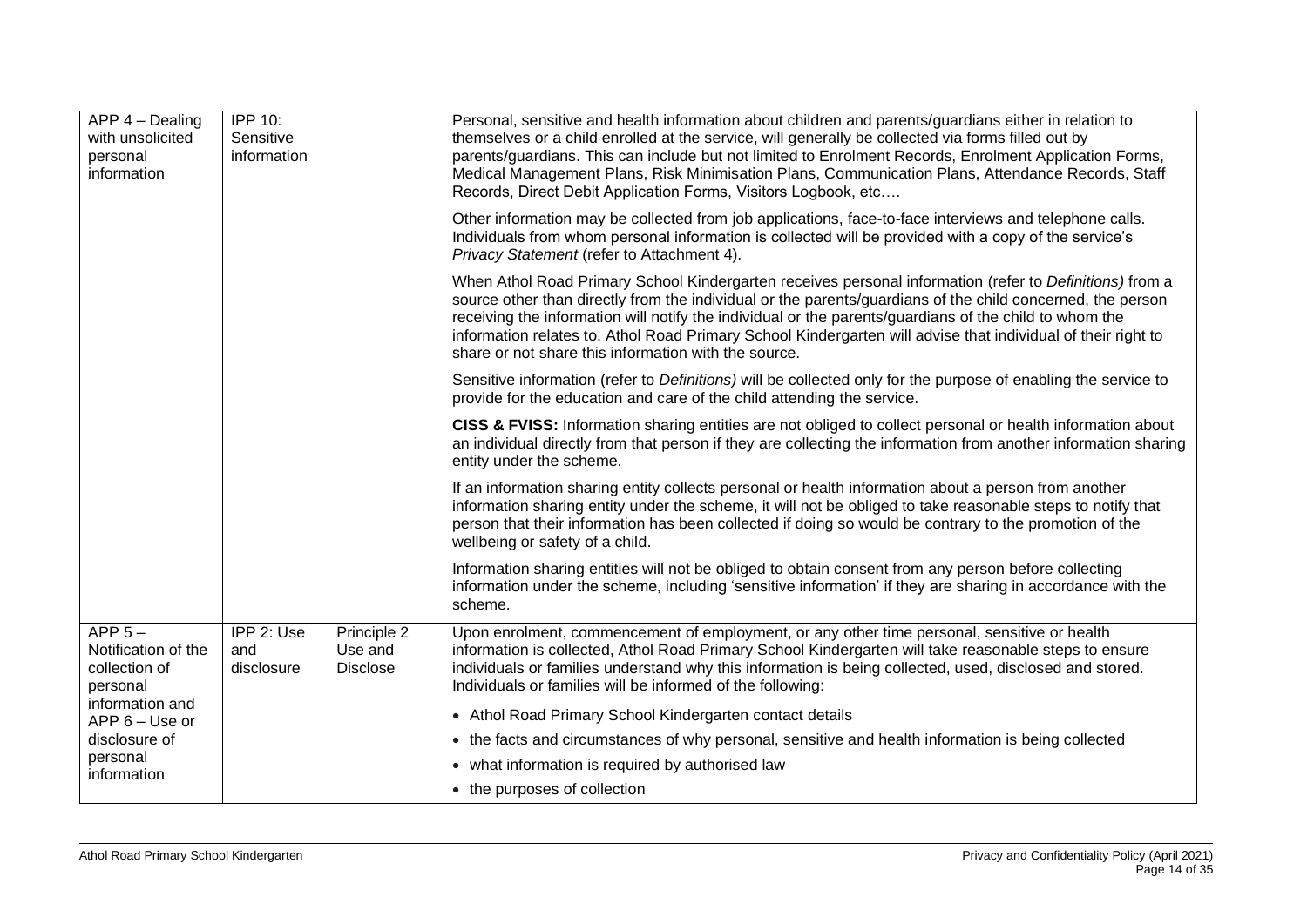|  | • the consequences if personal information is not collected                                     |
|--|-------------------------------------------------------------------------------------------------|
|  | Athol Road Primary School Kindergarten usual disclosures of personal information; if applicable |
|  | information about the Athol Road Primary School Kindergarten Privacy and Confidentiality Policy |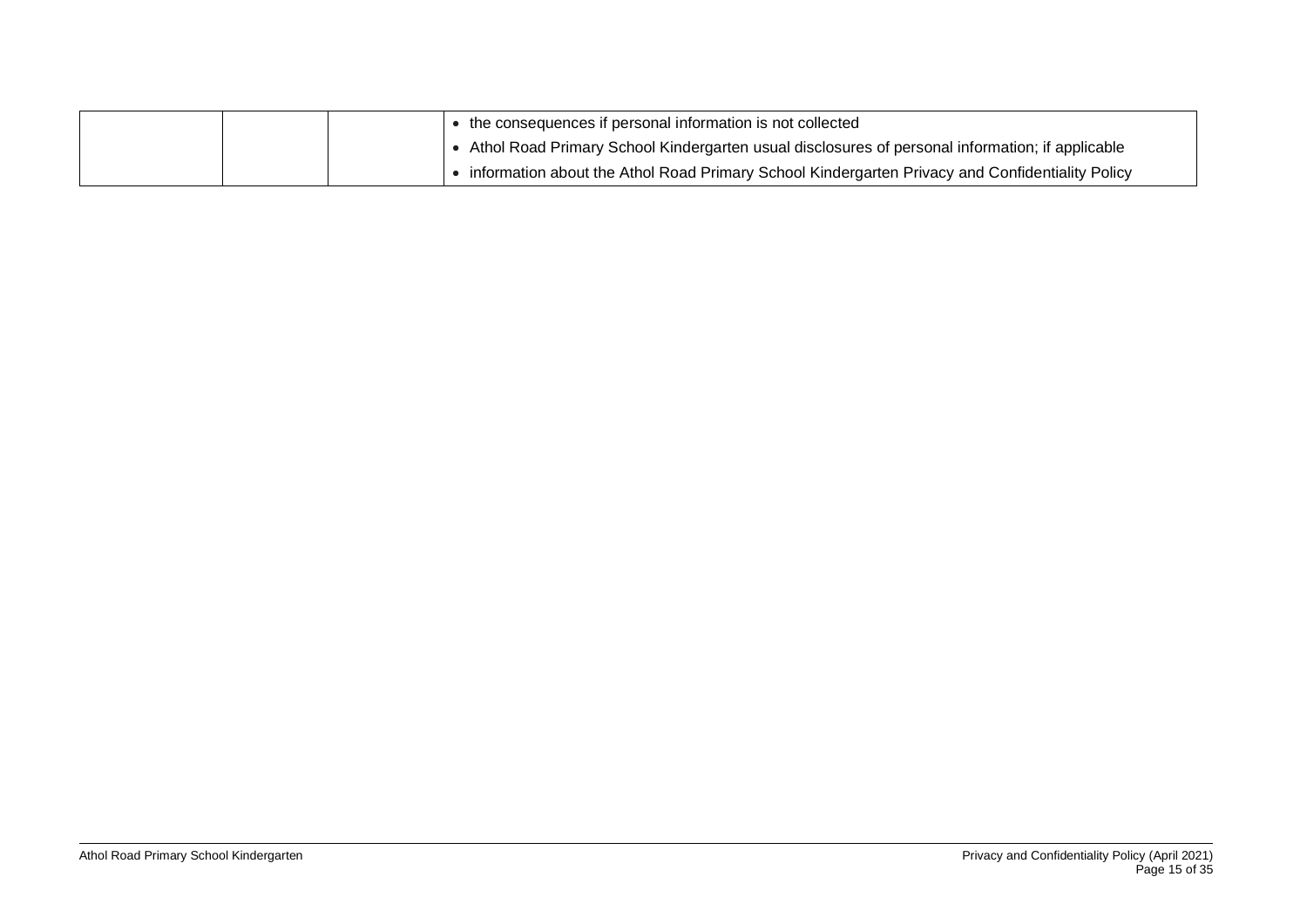| of how this information will be used.                                                                                                                 |                                                             |                                                                                                                                                   |
|-------------------------------------------------------------------------------------------------------------------------------------------------------|-------------------------------------------------------------|---------------------------------------------------------------------------------------------------------------------------------------------------|
| Personal, sensitive<br>and health<br>information collected<br>in relation to:                                                                         | Primary purpose of collection:                              | Examples of how the service will<br>use personal and health, (including<br>sensitive) information include:                                        |
| Children and<br>parents/guardians                                                                                                                     | • To enable the service to<br>provide for the education and | • Day-to-day administration and<br>delivery of service                                                                                            |
|                                                                                                                                                       | care of the child attending the<br>service                  | • Provision of a place for their child in<br>the service                                                                                          |
|                                                                                                                                                       | • To promote the service (refer                             | • Duty rosters                                                                                                                                    |
|                                                                                                                                                       | to Attachments 5 and 6)                                     | • Looking after children's educational,<br>care and safety needs                                                                                  |
|                                                                                                                                                       |                                                             | • For correspondence with<br>parents/guardians relating to their<br>child's attendance                                                            |
|                                                                                                                                                       |                                                             | • To satisfy the service's legal<br>obligations and to allow it to<br>discharge its duty of care                                                  |
|                                                                                                                                                       |                                                             | • Visual displays in the service                                                                                                                  |
|                                                                                                                                                       |                                                             | • Newsletters                                                                                                                                     |
|                                                                                                                                                       |                                                             | • Promoting the service through<br>external media, including the<br>service's website                                                             |
| The approved provider<br>if an individual, or<br>members of the<br>Committee of<br>Management/Board if<br>the approved provider<br>is an organisation | • For the management of the<br>service                      | • For communication with, and<br>between, the Approved Provider,<br>other Committee/Board members,<br>employees and members of the<br>association |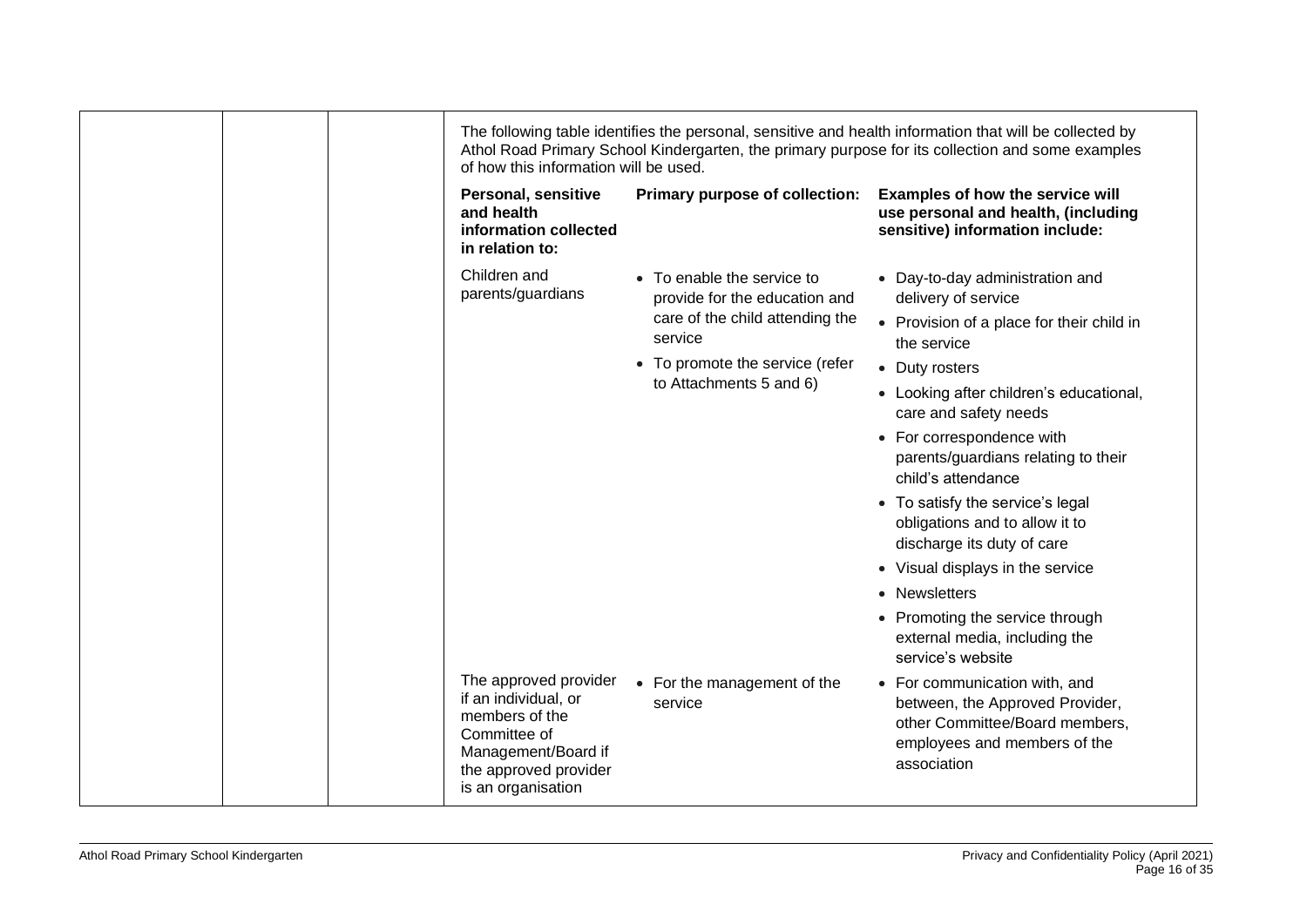|                             |     |     | Job applicants,<br>employees,<br>contractors, volunteers<br>and students                                                                                        | • To assess and (if necessary)<br>to engage the applicant,<br>employees, contractor,<br>volunteers or students, as the<br>case may be<br>• To administer the<br>employment, contract or<br>placement                                                                          | • To satisfy the service's legal<br>obligations<br>• Administering the individual's<br>employment, contract or placement,<br>as the case may be<br>• Ensuring the health and safety of<br>the individual<br>• Insurance<br>• Promoting the service through<br>external media, including the<br>service's website |  |
|-----------------------------|-----|-----|-----------------------------------------------------------------------------------------------------------------------------------------------------------------|-------------------------------------------------------------------------------------------------------------------------------------------------------------------------------------------------------------------------------------------------------------------------------|------------------------------------------------------------------------------------------------------------------------------------------------------------------------------------------------------------------------------------------------------------------------------------------------------------------|--|
|                             |     |     |                                                                                                                                                                 | The service may disclose some personal and/or health information held about an individual to:<br>• government departments or agencies, as part of its legal and funding obligations<br>• local government authorities, in relation to enrolment details for planning purposes |                                                                                                                                                                                                                                                                                                                  |  |
|                             |     |     | • organisations providing services related to staff entitlements and employment<br>• insurance providers, in relation to specific claims or for obtaining cover |                                                                                                                                                                                                                                                                               |                                                                                                                                                                                                                                                                                                                  |  |
|                             |     |     | • law enforcement agencies                                                                                                                                      |                                                                                                                                                                                                                                                                               |                                                                                                                                                                                                                                                                                                                  |  |
|                             |     |     |                                                                                                                                                                 | assistance and is incapable of giving permission                                                                                                                                                                                                                              | • health organisations and/or families in circumstances where the person requires urgent medical                                                                                                                                                                                                                 |  |
|                             |     |     | • anyone to whom the individual authorises the service to disclose information.                                                                                 |                                                                                                                                                                                                                                                                               |                                                                                                                                                                                                                                                                                                                  |  |
|                             |     |     | information is allowed by law.                                                                                                                                  |                                                                                                                                                                                                                                                                               | Sensitive information (refer to Definitions) will be used and disclosed only for the purpose for which it was<br>collected, unless the individual agrees otherwise, or where the use or disclosure of this sensitive                                                                                             |  |
| APP 7 - Direct<br>marketing | N/A | N/A | individual to promote goods and services.                                                                                                                       |                                                                                                                                                                                                                                                                               | A service must not use or disclose personal information it holds for the purpose of direct marketing.<br>Direct marketing involves the use or disclosure of personal information to communicate directly with an                                                                                                 |  |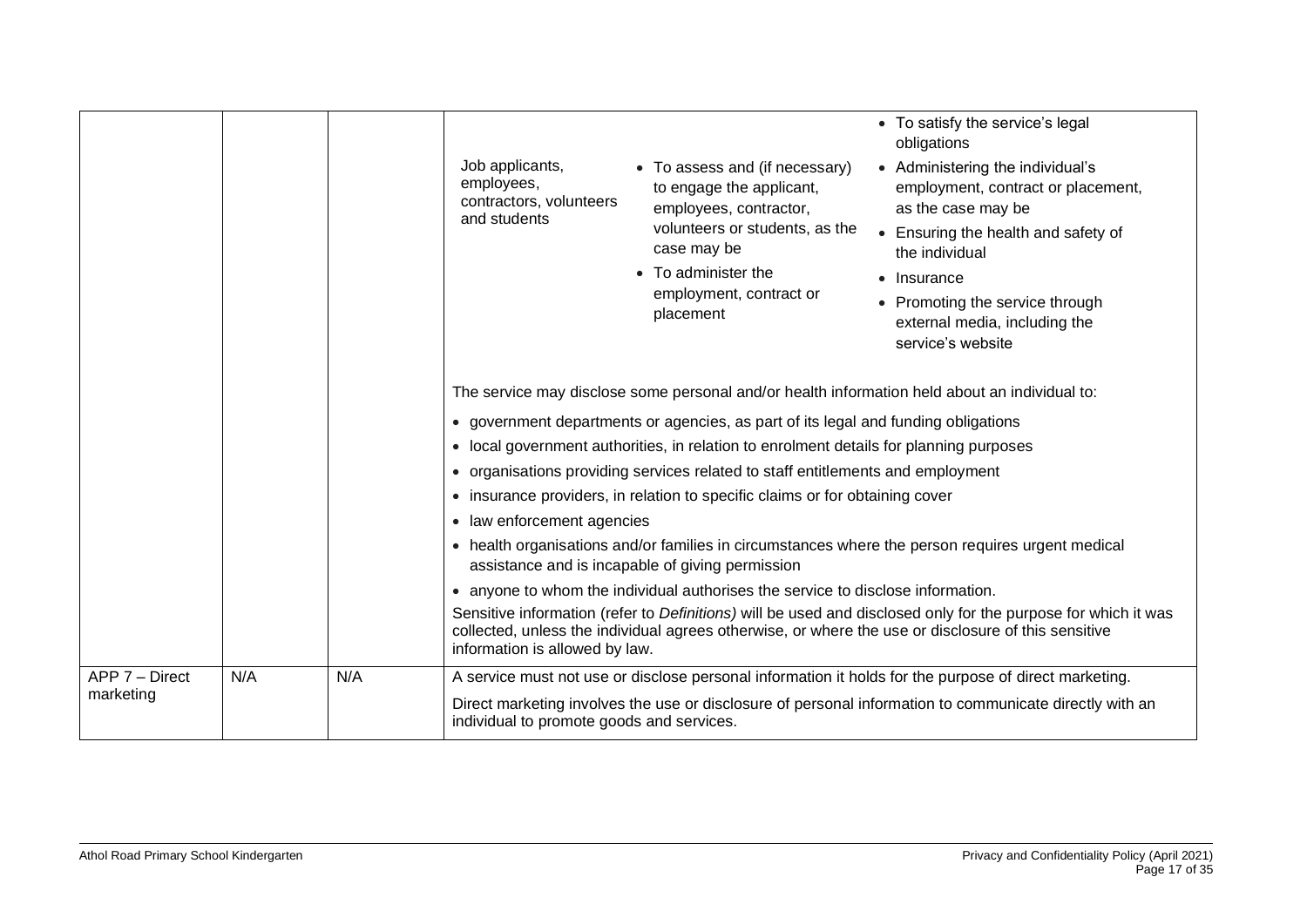| <b>Australian</b><br><b>Privacy</b><br><b>Principles</b>              | <b>Information</b><br><b>Privacy</b><br><b>Principles</b> | <b>Health</b><br><b>Privacy</b><br><b>Principles</b> | <b>Principles in action</b>                                                                                                                                                                                                                                                                                                                                                                                                                                                                                                                                                                                                                                                                                                                            |
|-----------------------------------------------------------------------|-----------------------------------------------------------|------------------------------------------------------|--------------------------------------------------------------------------------------------------------------------------------------------------------------------------------------------------------------------------------------------------------------------------------------------------------------------------------------------------------------------------------------------------------------------------------------------------------------------------------------------------------------------------------------------------------------------------------------------------------------------------------------------------------------------------------------------------------------------------------------------------------|
| APP 8 - Cross-<br>broader<br>disclosure of<br>personal<br>information | <b>IPP 9:</b><br>Transborder<br>data flows                | Principle 9<br>Transborder<br>Data Flows             | Athol Road Primary School Kindergarten will only transfer personal of health information outside Victoria in<br>certain circumstances, for example, if the individual consents, or if the recipient of the personal information<br>is subject to a law or binding scheme.                                                                                                                                                                                                                                                                                                                                                                                                                                                                              |
| $APP 9 -$<br>Adoption, use or                                         | IPP 7: Unique<br>identifiers                              | Principle 7<br>Identifiers                           | Athol Road Primary School Kindergarten will not adopt, use or disclose a government related identifier<br>unless an exception applies.                                                                                                                                                                                                                                                                                                                                                                                                                                                                                                                                                                                                                 |
| disclosure of<br>government<br>related                                |                                                           |                                                      | Athol Road Primary School Kindergarten will collect information on the following identifiers (refer to<br>Definitions) including but not limited to:                                                                                                                                                                                                                                                                                                                                                                                                                                                                                                                                                                                                   |
| identifiers                                                           |                                                           |                                                      | • information required to access the Kindergarten Fee Subsidy for eligible families (refer to Fees Policy)                                                                                                                                                                                                                                                                                                                                                                                                                                                                                                                                                                                                                                             |
|                                                                       |                                                           |                                                      | • tax file number for all employees, to assist with the deduction and forwarding of tax to the Australian Tax<br>Office - failure to provide this would result in maximum tax being deducted                                                                                                                                                                                                                                                                                                                                                                                                                                                                                                                                                           |
|                                                                       |                                                           |                                                      | Medicare number: for medical emergencies<br>$\bullet$                                                                                                                                                                                                                                                                                                                                                                                                                                                                                                                                                                                                                                                                                                  |
|                                                                       |                                                           |                                                      | • For child care services only: Customer Reference Number (CRN) for children attending childcare<br>services to enable the family to access the Commonwealth Government's Child Care Subsidy (CCS) -<br>failure to provide this would result in parents/guardians not obtaining the benefit.                                                                                                                                                                                                                                                                                                                                                                                                                                                           |
| APP 10-<br>Quality of<br>personal<br>information                      | IPP 3 - Data<br>quality                                   | Principle 3<br>Data quality                          | Athol Road Primary School Kindergarten will take reasonable steps to ensure that the personal and health<br>information it collects is accurate, up-to-date and complete, as outlined in this Privacy and Confidentiality<br>policy. Athol Road Primary School Kindergarten will ensure any updated or new personal and/or health<br>information is promptly added to relevant existing records and will send timely reminders to individuals or<br>families to update their personal and/or health information to ensure records are up to date at all times.<br>This can include but not limited to emergency contact details, authorised nominees, medical management<br>plans, banking details, working with children checks, VIT registration etc |
| APP 11-<br>Security of                                                | IPP 4 - Data<br>security                                  | Principle 4<br>Data Security                         | Athol Road Primary School Kindergarten takes active measures to ensure the security of personal,<br>sensitive and health information it holds, and takes reasonable steps to protect the stored information from<br>misuse, interference and loss, as well as unauthorised access, modification or disclosure (refer to Privacy<br>and Confidently policy). Athol Road Primary School Kindergarten will also take reasonable steps to                                                                                                                                                                                                                                                                                                                  |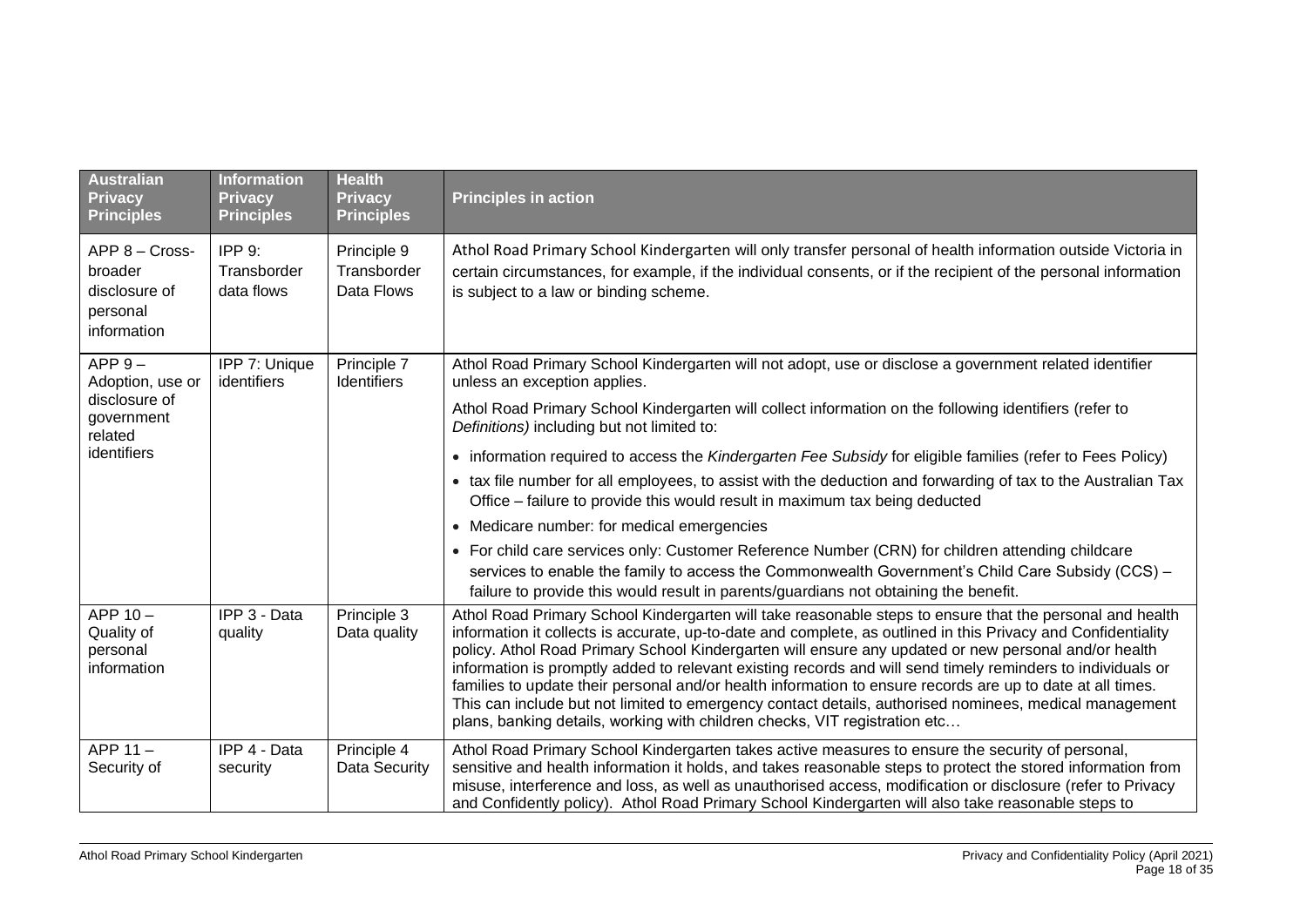| personal<br>information                                           |                                      | and Data<br>Retention                   | destroy personal and health information and ensure it is de-identified if it no longer needs the information<br>for any purpose as described in Regulations 177, 183, 184. In disposing of personal, sensitive and/or<br>health information, those with authorised access to the information will ensure that it is either shredded or<br>destroyed in such a way that the information is no longer accessible.                                                                                                |
|-------------------------------------------------------------------|--------------------------------------|-----------------------------------------|----------------------------------------------------------------------------------------------------------------------------------------------------------------------------------------------------------------------------------------------------------------------------------------------------------------------------------------------------------------------------------------------------------------------------------------------------------------------------------------------------------------|
|                                                                   |                                      |                                         | Athol Road Primary School Kindergarten will ensure that, in relation to personal, sensitive and health<br>information:                                                                                                                                                                                                                                                                                                                                                                                         |
|                                                                   |                                      |                                         | • access will be limited to authorised staff, the approved provider or other individuals who require this<br>information in order to fulfil their responsibilities and duties                                                                                                                                                                                                                                                                                                                                  |
|                                                                   |                                      |                                         | • information will not be left in areas that allow unauthorised access to that information                                                                                                                                                                                                                                                                                                                                                                                                                     |
|                                                                   |                                      |                                         | • all materials will be physically stored in a secure cabinet or area                                                                                                                                                                                                                                                                                                                                                                                                                                          |
|                                                                   |                                      |                                         | • electronic records containing personal or health information will be stored safely and secured with a<br>password for access. There is security in transmission of the information via email, telephone, mobile<br>phone/text messages, as detailed below:                                                                                                                                                                                                                                                   |
|                                                                   |                                      |                                         | - emails will only be sent to a person authorised to receive the information                                                                                                                                                                                                                                                                                                                                                                                                                                   |
|                                                                   |                                      |                                         | - faxes will only be sent to a secure fax, which does not allow unauthorised access                                                                                                                                                                                                                                                                                                                                                                                                                            |
|                                                                   |                                      |                                         | - telephone – limited and necessary personal information will be provided over the telephone to<br>persons authorised to receive that information                                                                                                                                                                                                                                                                                                                                                              |
|                                                                   |                                      |                                         | - transfer of information interstate and overseas will only occur with the permission of the person<br>concerned or their parents/guardians.                                                                                                                                                                                                                                                                                                                                                                   |
| APP $12 -$<br>Access to<br>personal<br>information and<br>APP 13- | $IPP6 -$<br>Access and<br>correction | Principle 6<br>Access and<br>Correction | Individuals or families have the right to seek access to their own personal information and to make<br>corrections to it if necessary. Upon request Athol Road Primary School Kindergarten will give an individual<br>or families access to their personal or health information it holds are part of service operations in a timely<br>manner. Athol Road Primary School Kindergarten must be satisfied through identification verification, that<br>a request for personal or health information is granted. |
| Correction of<br>personal                                         |                                      |                                         | Process for considering access requests                                                                                                                                                                                                                                                                                                                                                                                                                                                                        |
| information                                                       |                                      |                                         | A person may seek access, to view or update their personal or health information:                                                                                                                                                                                                                                                                                                                                                                                                                              |
|                                                                   |                                      |                                         | • if it relates to their child, by contacting the nominated supervisor                                                                                                                                                                                                                                                                                                                                                                                                                                         |
|                                                                   |                                      |                                         | • for all other requests, by contacting the approved provider/secretary.                                                                                                                                                                                                                                                                                                                                                                                                                                       |
|                                                                   |                                      |                                         | Personal information may be accessed in the following way:                                                                                                                                                                                                                                                                                                                                                                                                                                                     |
|                                                                   |                                      |                                         | • view and inspect the information                                                                                                                                                                                                                                                                                                                                                                                                                                                                             |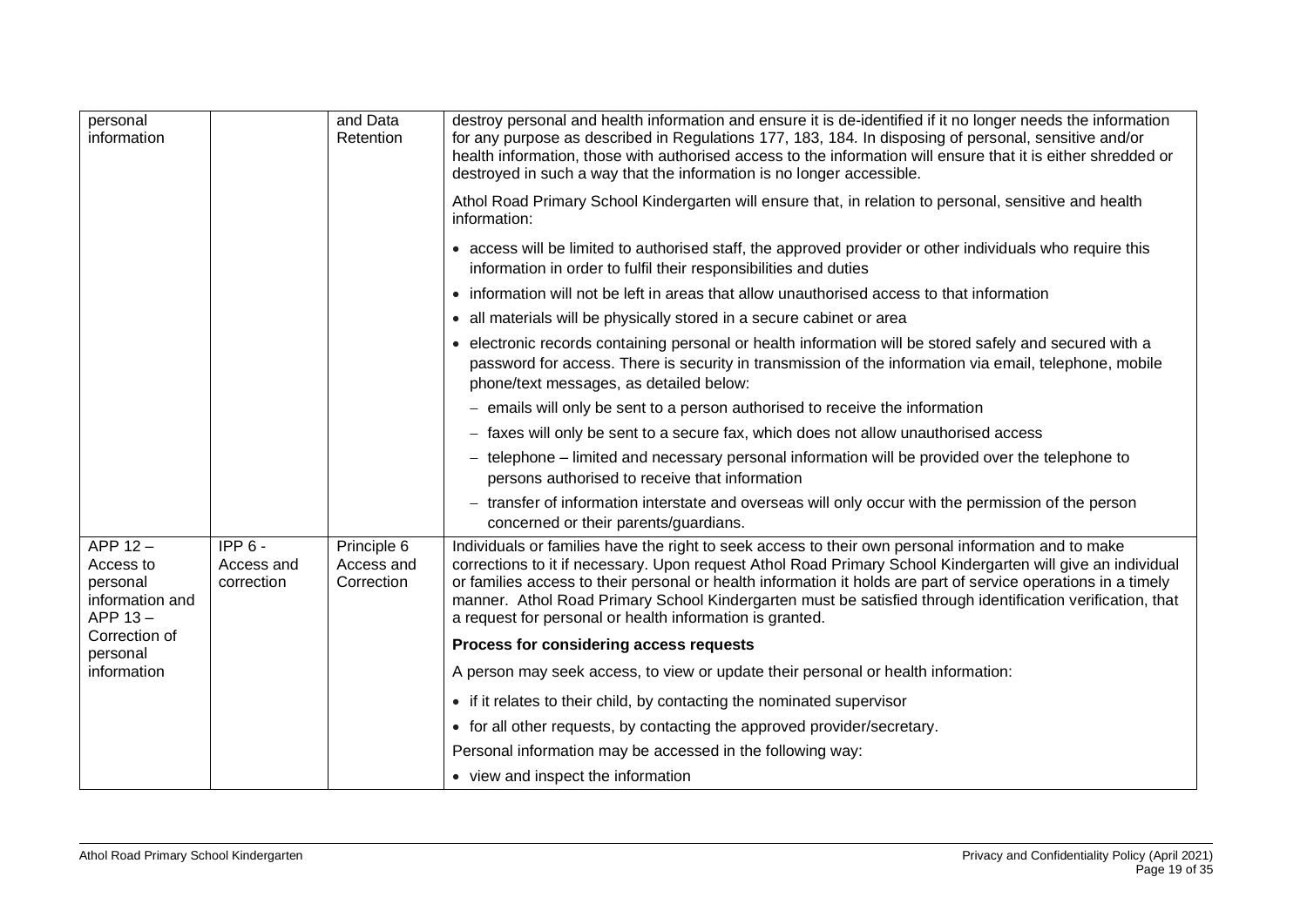|     |     |                                                                                              | • take notes                                                                                                                                                                                                                                                                                                                                                                                                                                                                   |
|-----|-----|----------------------------------------------------------------------------------------------|--------------------------------------------------------------------------------------------------------------------------------------------------------------------------------------------------------------------------------------------------------------------------------------------------------------------------------------------------------------------------------------------------------------------------------------------------------------------------------|
|     |     |                                                                                              | • obtain a copy (scanned or photographed).                                                                                                                                                                                                                                                                                                                                                                                                                                     |
|     |     |                                                                                              | Individuals requiring access to, or updating of, personal information should nominate the type of access<br>required and specify, if possible, what information is required. The approved provider will endeavour to<br>respond to this request within 45 days of receiving the request.                                                                                                                                                                                       |
|     |     |                                                                                              | The approved provider and employees will provide access in line with the privacy legislation. If the<br>requested information cannot be provided, the reasons for denying access will be given in writing to the<br>person requesting the information.                                                                                                                                                                                                                         |
|     |     |                                                                                              | In accordance with the legislation, the service reserves the right to charge for information provided in order<br>to cover the costs involved in providing that information.                                                                                                                                                                                                                                                                                                   |
|     |     |                                                                                              | The privacy legislation also provides an individual about whom information is held by the service, the right<br>to request the correction of information that is held. Athol Road Primary School Kindergarten will respond<br>to the request within 45 days of receiving the request for correction. If the individual is able to establish to<br>the service's satisfaction that the information held is incorrect, the service will endeavour to correct the<br>information. |
|     |     |                                                                                              | There are some exceptions set out in the Privacy and Data Protection Act 2014, where access may be<br>denied in part or in total. Examples of some exemptions are where:                                                                                                                                                                                                                                                                                                       |
|     |     |                                                                                              | • the request is frivolous or vexatious                                                                                                                                                                                                                                                                                                                                                                                                                                        |
|     |     |                                                                                              | • providing access would have an unreasonable impact on the privacy of other individuals                                                                                                                                                                                                                                                                                                                                                                                       |
|     |     |                                                                                              | • providing access would pose a serious threat to the life or health of any person                                                                                                                                                                                                                                                                                                                                                                                             |
|     |     |                                                                                              | • the service is involved in the detection, investigation or remedying of serious improper conduct and<br>providing access would prejudice that.                                                                                                                                                                                                                                                                                                                               |
| N/A | N/A | Principle 10<br>Transfer or<br>closure of the<br>practice of a<br>health service<br>provider | N/A                                                                                                                                                                                                                                                                                                                                                                                                                                                                            |
| N/A | N/A | Principle 11<br>Making<br>information<br>available to<br>another                             | N/A                                                                                                                                                                                                                                                                                                                                                                                                                                                                            |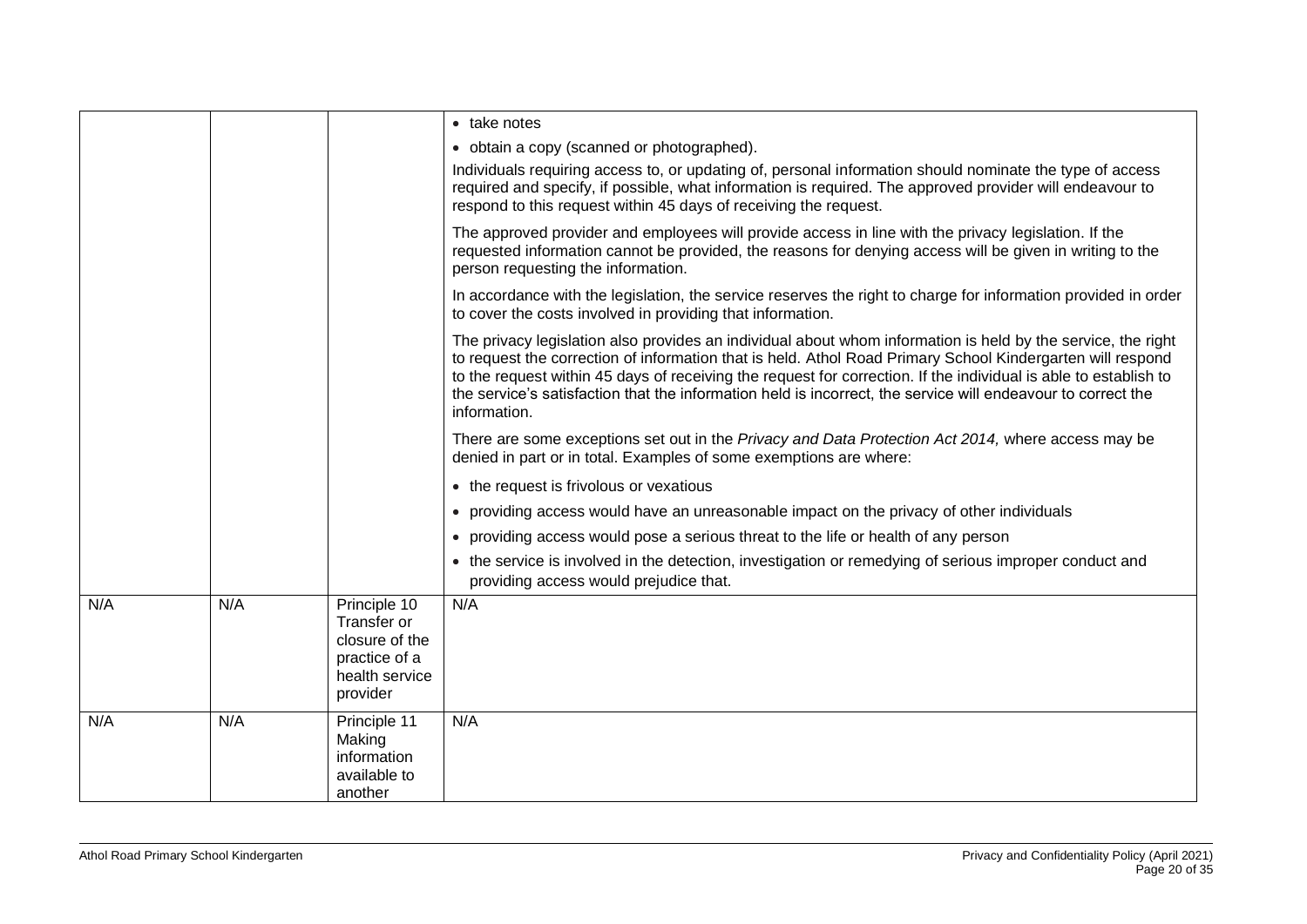| health<br>i service.<br>provider |  |
|----------------------------------|--|
|----------------------------------|--|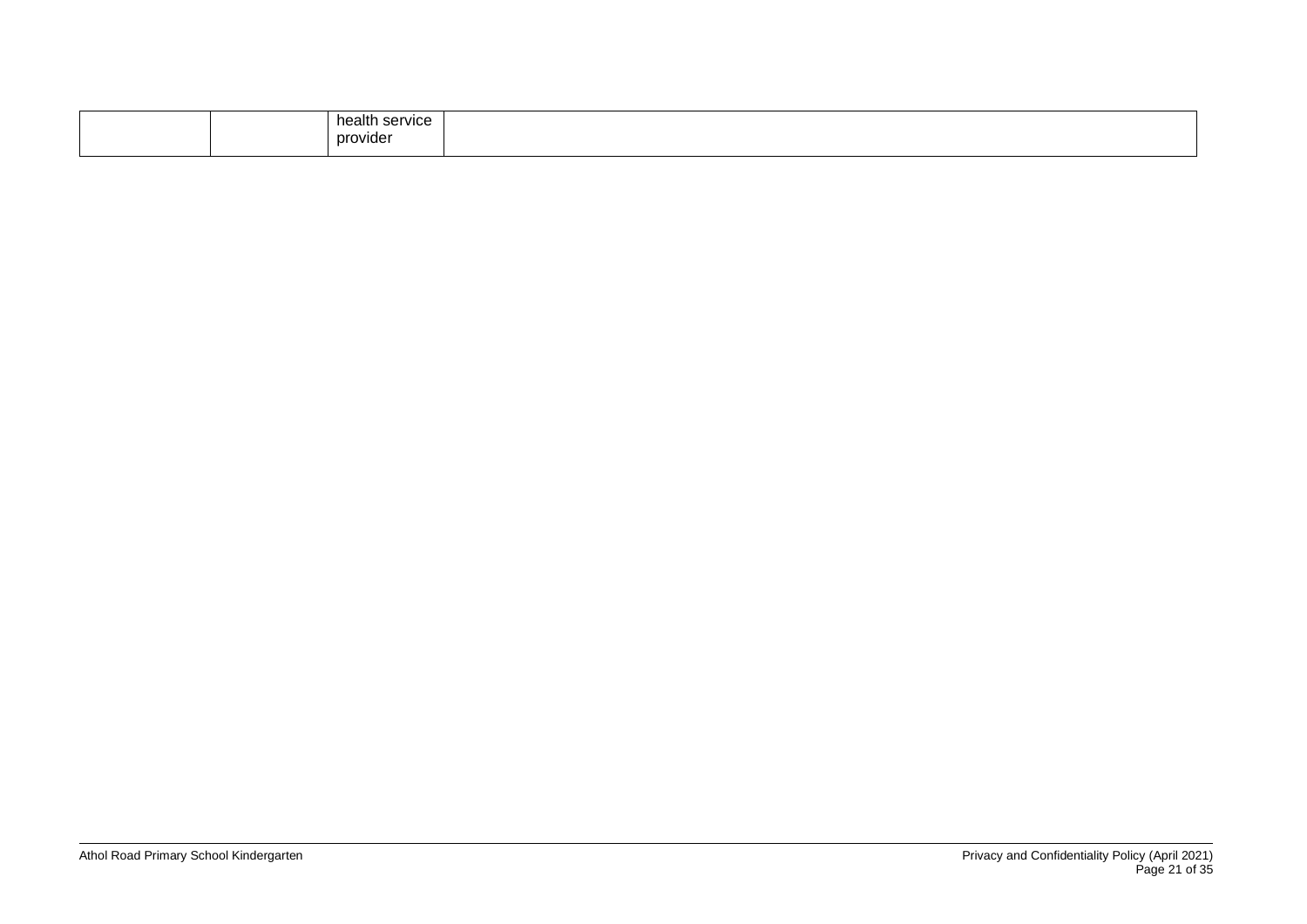# **ATTACHMENT 3 Letter of acknowledgement and understanding**

[Place on service letterhead]

#### Dear **[Insert Name]**,

Re*: Privacy and Confidentiality Policy*

Please find attached the Athol Road Primary School Kindergarten *Privacy and Confidentiality Policy*, which outlines how Athol Road Primary School Kindergarten will meet the requirements of the *Victorian Health Records Act 2001* and the *Privacy and Data Protection Act 2014 (Vic)* (or where applicable, the *Privacy Act 1988 (Cth)*), The Child Information Sharing Scheme under Part 6A of the *Child Wellbeing and Safety Act 2005* and the Family Violence Information Sharing Scheme under Part 5A of the *Family Violence Protection Act 2008* in relation to personal, sensitive and health information.

Employees have an important role in assisting the service to comply with the requirements of the privacy legislation by ensuring they understand and implement the Athol Road Primary School Kindergarten *Privacy and Confidentiality Policy*. Therefore, all employees are required to read this policy and complete the attached acknowledgement form*.* 

\_\_\_\_\_\_\_\_\_\_\_\_\_\_\_\_\_\_\_\_\_\_\_\_\_\_\_\_\_\_\_\_\_\_\_\_\_\_\_\_\_\_\_\_\_\_\_\_\_\_\_\_\_\_\_\_\_\_\_\_\_\_\_\_\_\_\_\_\_\_\_\_\_\_\_\_\_\_\_\_\_\_

Please return the completed form below by **[Date]**.

Yours sincerely,

### **[insert staff member name]**

#### **[insert staff member role]**

(on behalf of the approved provider)

Please note: this form will be kept with your individual staff record.

Athol Road Primary School Kindergarten

Acknowledgement of reading the *Privacy and Confidentiality Policy*

I, have received and read the

service's *Privacy and Confidentiality Policy.*

Signature: \_\_\_\_\_\_\_\_\_\_\_\_\_\_\_\_\_\_\_\_\_\_\_\_\_\_\_\_\_\_\_\_\_\_\_\_\_\_\_\_\_\_

Date: \_\_\_\_\_\_\_\_\_\_\_\_\_\_\_\_\_\_\_\_\_\_\_\_\_\_\_\_\_\_\_\_\_\_\_\_\_\_\_\_\_\_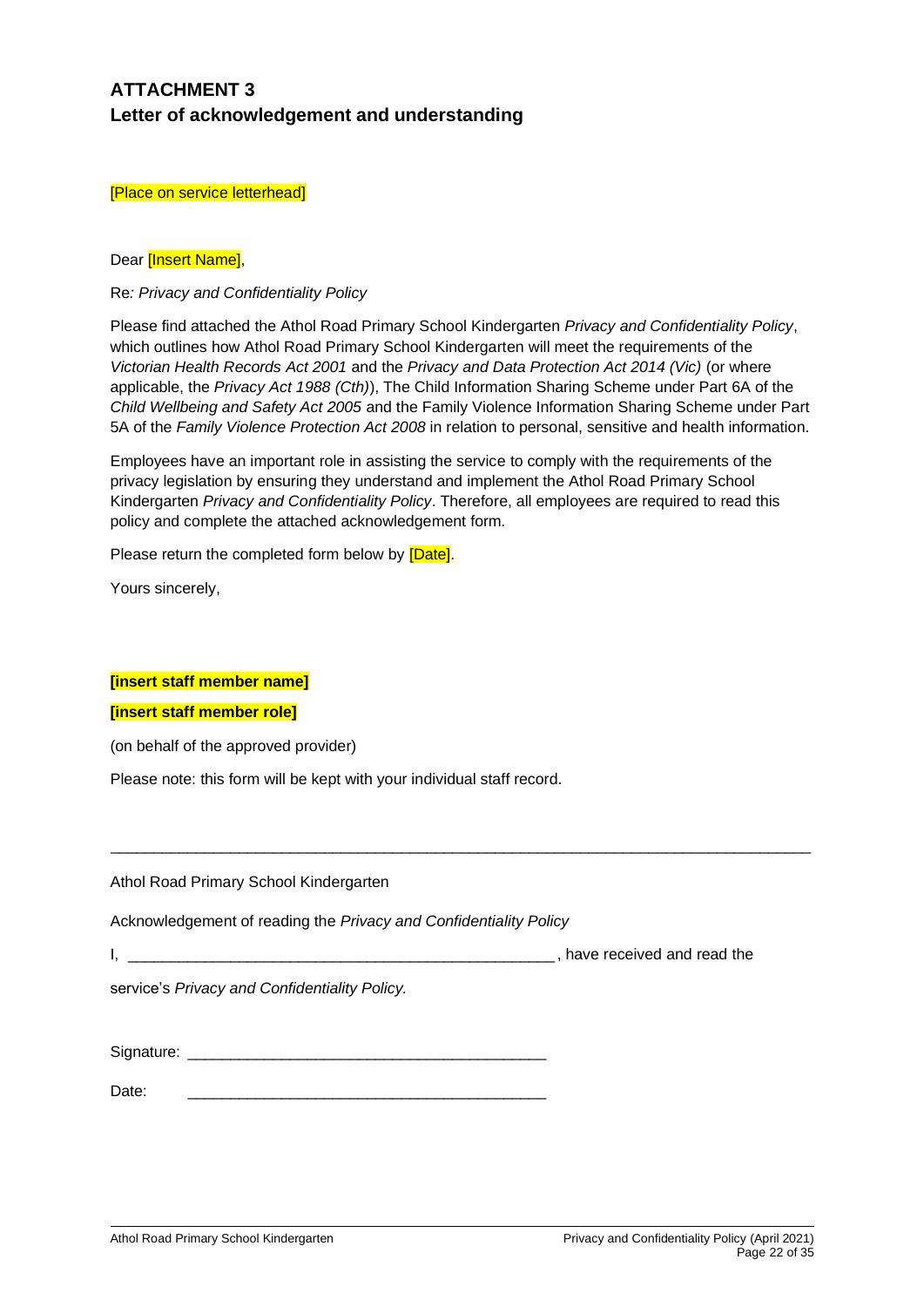# **ATTACHMENT 4 Privacy statement**

#### [Place on service letterhead]

#### We believe your privacy is important.

Athol Road Primary School Kindergarten has developed a *Privacy and Confidentiality Policy* that illustrates how we collect, use, disclose, manage and transfer personal information, including health information. This policy is available on request.

To ensure ongoing funding and licensing, our service is required to comply with the requirements of privacy legislation in relation to the collection and use of personal and sensitive information. If we need to collect health information, our procedures are subject to the *Health Records Act 2001*.

The Child Information and Family Violence Information Sharing Scheme allows Early Childhood Services to freely request and share relevant information with Information Sharing Entities to support a child or group of children's wellbeing and safety when the threshold test has been met.

#### **Purpose for which information is collected**

The reasons for which we generally collect personal information are given in the table below.

| Personal information and health<br>information collected in relation to:                                                                     | Primary purpose for which information will be used:                                                                                                                                                        |
|----------------------------------------------------------------------------------------------------------------------------------------------|------------------------------------------------------------------------------------------------------------------------------------------------------------------------------------------------------------|
| Children and parents/guardians                                                                                                               | To enable us to provide for the education and care of<br>the child attending the service<br>To manage and administer the service as required<br>٠                                                          |
| The approved provider if an individual, or<br>members of the Committee of<br>Management/Board if the approved<br>provider is an organisation | For the management of the service<br>$\bullet$<br>To comply with relevant legislation requirements                                                                                                         |
| Job applicants, employees, contractors,<br>volunteers and students                                                                           | • To assess and (if necessary) to engage employees,<br>contractors, volunteers or students<br>To administer the individual's employment, contracts<br>$\bullet$<br>or placement of students and volunteers |

*Please note that under relevant privacy legislation, other uses and disclosures of personal information may be permitted, as set out in that legislation.*

### **Disclosure of personal information, including sensitive and health information**

Some personal information, including health information, held about an individual may be disclosed to:

- government departments or agencies, as part of our legal and funding obligations
- local government authorities, for planning purposes
- organisations providing services related to employee entitlements and employment
- insurance providers, in relation to specific claims or for obtaining cover
- law enforcement agencies
- health organisations and/or families in circumstances where the person requires urgent medical assistance and is incapable of giving permission
- anyone to whom the individual authorises us to disclose information.
- information sharing entities to support a child and a group of children's wellbeing and safety.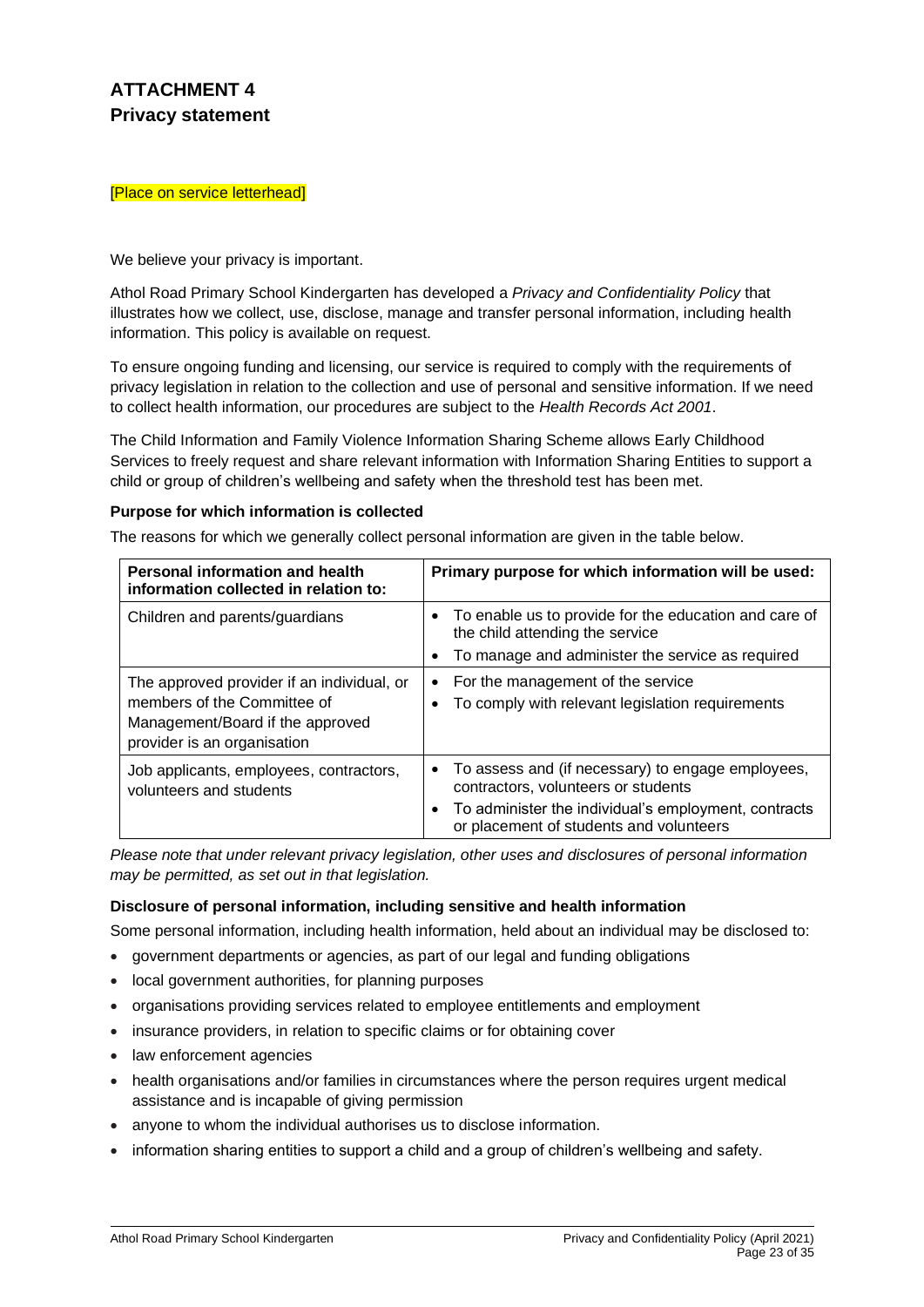## **Laws that require us to collect specific information**

*The Education and Care Services National Law Act 2010* and the *Education and Care Services National Regulations 2011, Associations Incorporation Reform Act 2012 (Vic)* and employment-related laws and agreements require us to collect specific information about individuals from time-to-time. Failure to provide the required information could affect:

- a child's enrolment at the service
- a person's employment with the service
- the ability to function as an incorporated association.

## **Access to information**

Individuals about whom we hold personal, sensitive or health information can gain access to this information in accordance with applicable legislation. The procedure for doing this is set out in our *Privacy and Confidentiality Policy*, which is available on request.

For information on the *Privacy and Confidentiality Policy*, please refer to the copy available at the service or contact the approved provider/nominated supervisor.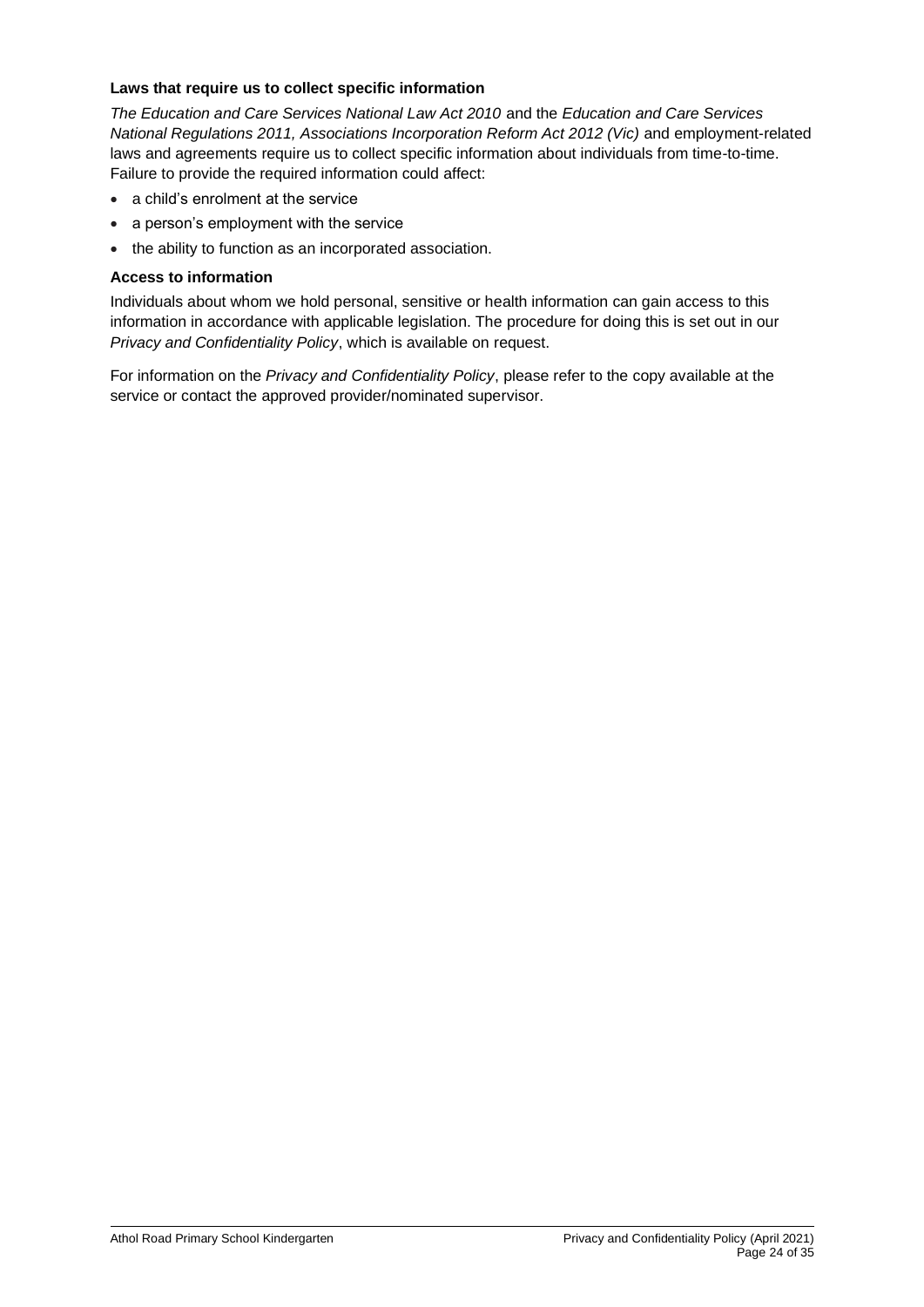# **ATTACHMENT 5 Permission form for photographs and videos**

[Place on service letterhead]

## **Background information**

Photographs and videos are classified as 'personal information' under the *Privacy and Data Protection Act 2014*.

The purpose of this permission form is to:

- notify parents/guardians as to who will be permitted to take photographs/videos, where these will be taken and how they will be used.
- comply with the privacy legislation in relation to all photographs/videos taken at the service, whether by the approved provider, nominated supervisor, persons in day to day charge, early childhood teachers, educators, staff, parents/guardians, volunteers or students on placement
- enable photographs/videos of children to be taken as part of the program delivered by the service, whether group photos, videos or photos at special events and excursions etc.

## **Photographs/videos taken by staff**

Staff at the service may take photographs/videos of children as part of the program. These may be displayed at the service, on the Athol Road Primary School Kindergarten website/social media platforms or placed in the service's publications or promotional material to promote the service, or for any other purpose aligned to the service's business operations. Some staff may use learning journals in which photographs are included.

When the photographs/videos are no longer being used, the service will destroy them if they are no longer required, or otherwise store them securely at the service. It is important to note that while the service can nominate the use and disposal of photographs they organise, the service has no control over those photographs taken by parents/guardians of children attending the service program or activity.

### **Group photographs/videos taken by parents/guardians**

Parents/guardians may take group photographs/videos of their own child/children at special service events such as birthdays, excursions and other activities. Parents must ensure that where the photographs/videos include other children at the service they are sensitive to and respectful of the privacy of those children and families in using and disposing of the photographs/videos.

### **Photographs taken by a photographer engaged by the service**

A photographer may be engaged by the service to take individual and/or group photographs of children. Information will be provided in written form to parents/guardians prior to the event, and will include the date and the photographer's details.

### **Photographs/videos for use in newspapers, Athol Road Primary School Kindergarten website and other external publications**

The permission of parents/guardians of children will, on every occasion, be obtained prior to a child's photograph being taken to appear in any newspaper/media or external publication, including the service's newsletter, publications and website.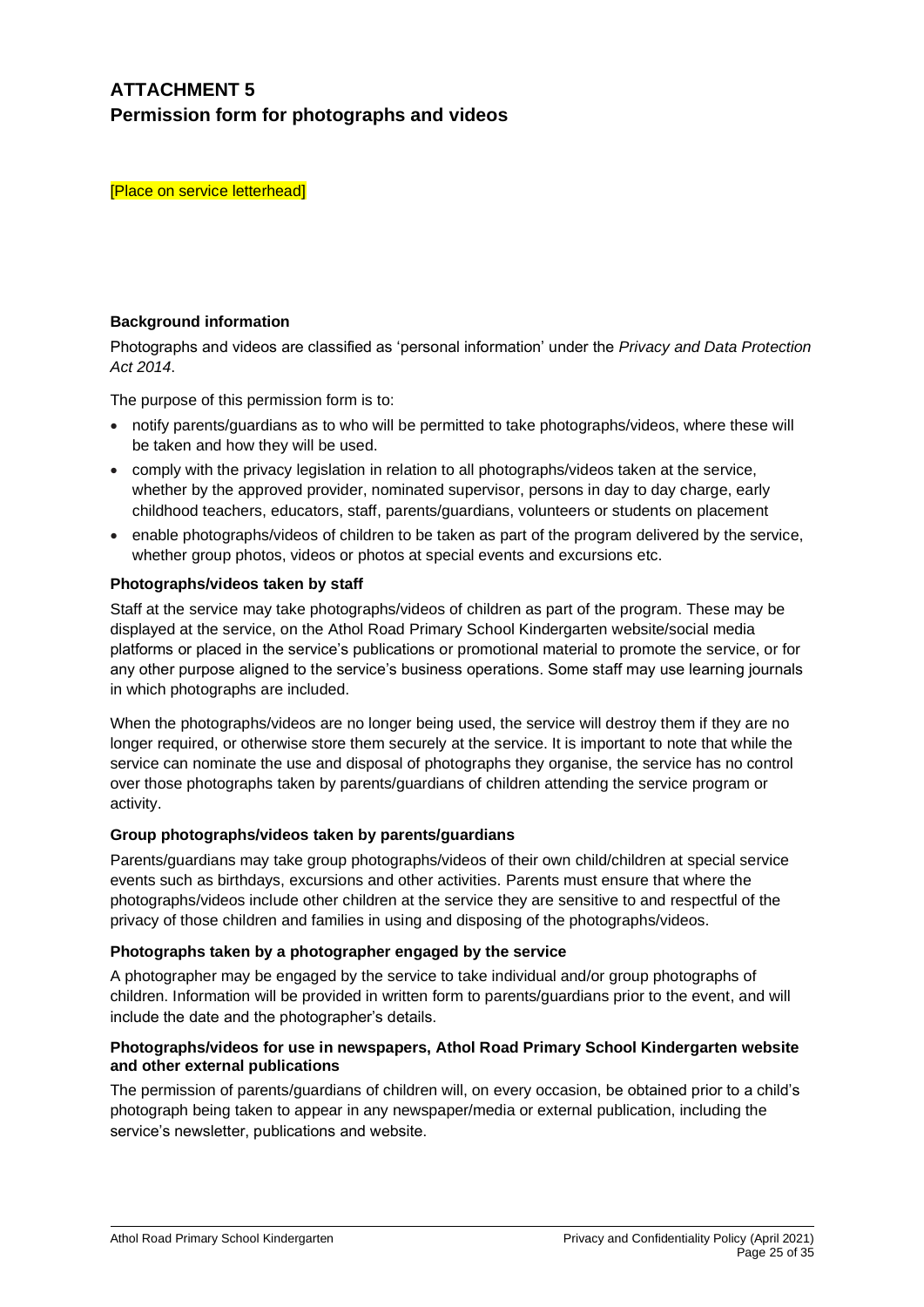## **Photographs/videos taken by students on placement**

Students at the service may take photographs/videos of children as part of their placement requirements.

# **Access to photographs/videos**

Access to any photographs or videos, like other personal information, is set out in the service's *Privacy and Confidentiality Policy,* which is displayed at the service and available on request.

#### **Confirmation of consent**

I consent/do not consent to the arrangements for the use of photographs and/or videos, as stated in this permission form.

| Parent's/guardian's name    | Child's name |
|-----------------------------|--------------|
|                             |              |
| Signature (parent/guardian) | Date         |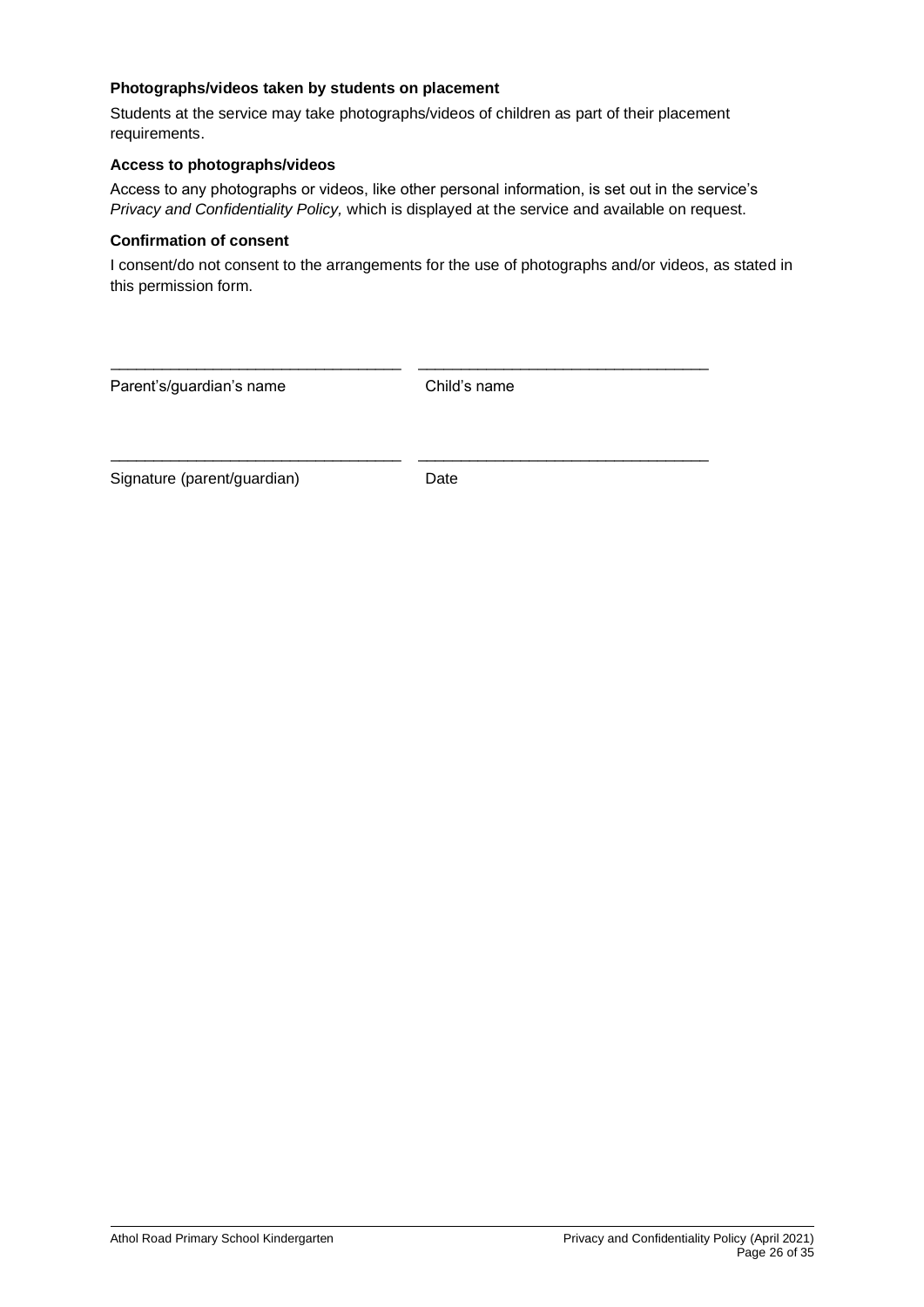# **ATTACHMENT 6 Special permission notice for publications/media**

Use of photographs, digital recordings, film or video footage of children

in media, newspapers and publications, including any

service publication or media outlet

[Date]

Dear [insert name of parent/guardian],

The purpose of this letter is to obtain permission for your child to be photographed or filmed by [insert name of the organisation/individual taking the photograph or filming the child]and for your child's photograph, digital recording, film, or video footage to appear in[insert name of the newspaper, publication (including the service's publication) or media outlet where it will be displayed].

I, \_\_\_\_\_\_\_\_\_\_\_\_\_\_\_\_\_\_\_\_\_\_\_\_\_\_\_\_\_\_\_\_\_\_\_\_\_\_\_\_\_\_\_ , consent/do not consent to my child

\_\_\_\_\_\_\_\_\_\_\_\_\_\_\_\_\_\_\_\_\_\_\_\_\_\_\_\_\_\_\_\_\_\_\_\_\_\_ \_\_\_\_\_\_\_\_\_\_\_\_\_\_\_\_\_\_\_\_\_\_\_\_\_\_\_\_\_

\_\_\_\_\_\_\_\_\_\_\_\_\_\_\_\_\_\_\_\_\_\_\_\_\_\_\_\_\_\_\_\_\_\_\_\_\_\_ (name of child) being photographed or filmed by

[insert name of the organisation/individual taking the photograph or filming the child]and for my child's photograph, digital recording, film, or video footage to appear in the following publication and/or media outlet [insert name of the newspaper publication (including the service's publication) or media outlet where it will be displayed]

Signature (parent/guardian) Date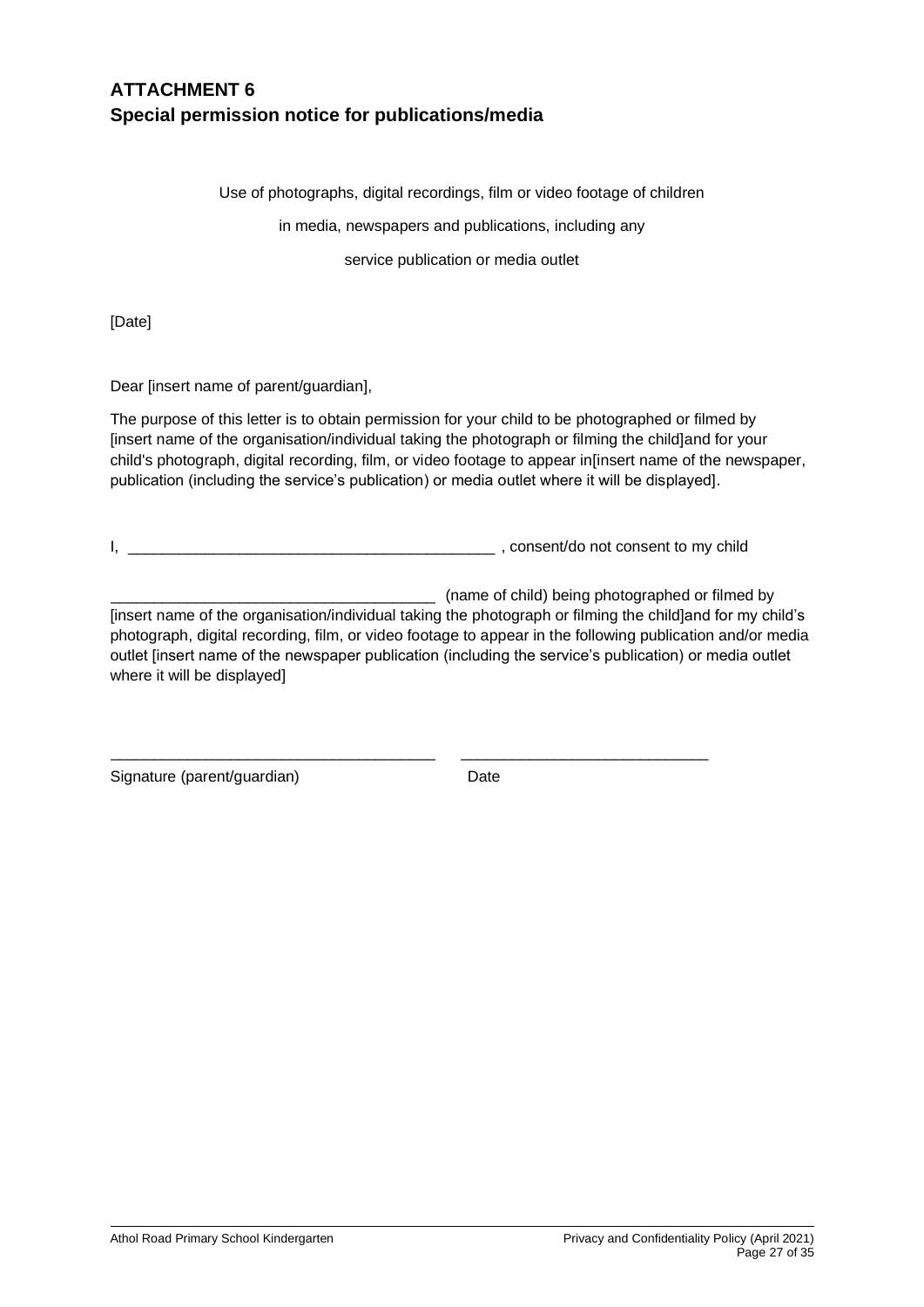# **ATTACHMENT 7 Sharing information under the CISS AND FVISS**

This attachment has been developed based on the Information Sharing and Family Violence Reforms Contextualised Guidance: For centre-based education and care services; government, Catholic and independent schools; system and statutory bodies; and education health, wellbeing and inclusion workforces, April 2021.

## **Applying the threshold test**

Before sharing information with other Information Sharing Entities (ISE)'s the threshold test requirements must be meet.

The requirements for sharing are different depending on the purpose of the sharing, if sharing for both purposes (Child Wellbeing or Safety and/or Family Violence), you must meet the requirements of each of the schemes.

Although child wellbeing and safety takes precedence over an individual's privacy, privacy must still be protected through careful and selective information sharing.

### **Threshold requirements for the Child Information Sharing Scheme:**

|  | The information sharing entity is requesting or disclosing confidential information about any<br>person for the purpose of promoting the wellbeing or safety of a child or group of children;<br>and                                                                                                                                                                                            |
|--|-------------------------------------------------------------------------------------------------------------------------------------------------------------------------------------------------------------------------------------------------------------------------------------------------------------------------------------------------------------------------------------------------|
|  | The disclosing information sharing entity reasonably believes that sharing the confidential<br>information may assist the receiving information sharing entity to carry out one or more of<br>the following activities:<br>• make a decision, an assessment or a plan relating to a child or group of children<br>initiate or conduct an investigation relating to a child or group of children |
|  | provide a service relating to a child or group of children<br>manage any risk to a child or group of children; and                                                                                                                                                                                                                                                                              |
|  | The information being disclosed or requested is not known to be 'excluded information'<br>under Part 6Aof the Child Wellbeing and Safety Act (and is not restricted from sharing by<br>another law), information that could:                                                                                                                                                                    |
|  | • endanger a person's life or result in physical injury                                                                                                                                                                                                                                                                                                                                         |
|  | prejudice a police investigation or interfere with the enforcement or administration of the<br>law; prejudice a coronial inquest; prejudice a fair trial of a person                                                                                                                                                                                                                            |
|  | be legally privileged                                                                                                                                                                                                                                                                                                                                                                           |
|  | reveal a confidential police source                                                                                                                                                                                                                                                                                                                                                             |
|  | contravene a court order<br>$\bullet$                                                                                                                                                                                                                                                                                                                                                           |
|  | be contrary to the public interest<br>٠                                                                                                                                                                                                                                                                                                                                                         |
|  | information sharing would contravene another law.<br>٠                                                                                                                                                                                                                                                                                                                                          |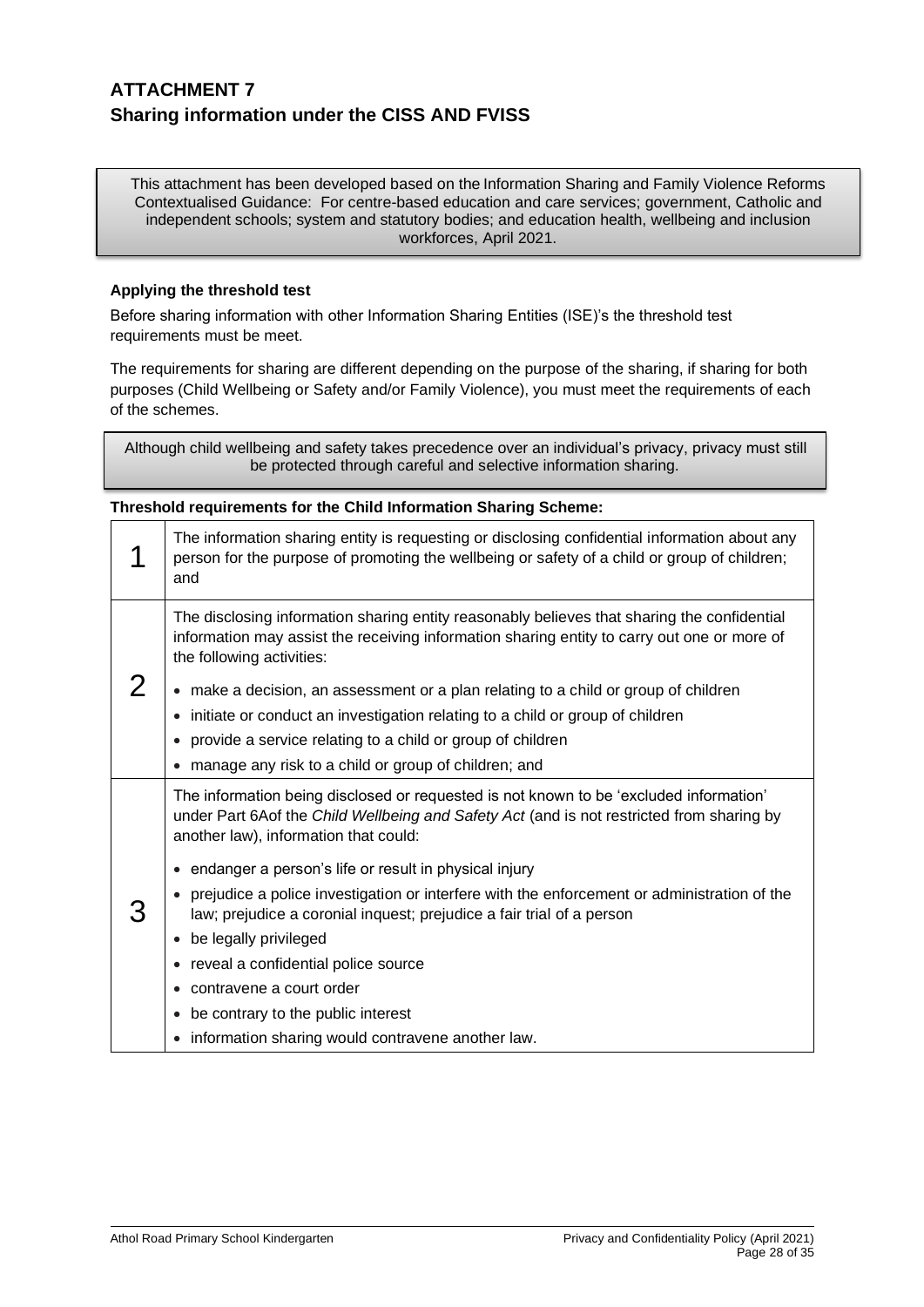# **Threshold requirements for the Family Violence Information Sharing Scheme:**

|  | The purpose of sharing is to assess family violence risk OR protect victim survivors from<br>family violence risk.                                                                                                                                                            |
|--|-------------------------------------------------------------------------------------------------------------------------------------------------------------------------------------------------------------------------------------------------------------------------------|
|  | There are two purposes for which information can be shared between ISEs:                                                                                                                                                                                                      |
|  | • Family violence assessment purpose: the purpose of establishing or assessing the risk of<br>a person committing family violence or being the subject of family violence. This would<br>include:                                                                             |
|  | - establishing family violence risk                                                                                                                                                                                                                                           |
|  | - assessing the risk to the victim survivor                                                                                                                                                                                                                                   |
|  | - correctly identifying the perpetrator.                                                                                                                                                                                                                                      |
|  | • Family violence protection purpose: once family violence risk is established, to manage<br>the risk to the victim survivor. This includes information sharing to support ongoing risk<br>assessment.                                                                        |
|  | The applicable consent requirements are met.                                                                                                                                                                                                                                  |
|  | Is the consent required when a child is at risk of family violence?                                                                                                                                                                                                           |
|  | • Consent is not required from any person to share information relevant to assessing or<br>managing family violence risk to a child. However, you should seek the views of the child<br>and non-violent family members where it is safe, reasonable and appropriate to do so. |
|  | • Where a child is 18 years of age or older, they are an adult and so you may need their<br>consent to share their information, or the information of third parties, unless you can<br>legally share under existing privacy laws or when there is a child at risk.            |
|  | In situations where an adolescent is using family violence against an adult family member,<br>you may need the consent of the adult victim survivor to share their information.                                                                                               |
|  | The information is not excluded information.                                                                                                                                                                                                                                  |
|  | Excluded information is information that could:                                                                                                                                                                                                                               |
|  | • endanger a person's life or result in physical injury                                                                                                                                                                                                                       |
|  | • prejudice a police investigation or interfere with the enforcement or administration of the<br>law; prejudice a coronial inquest; prejudice a fair trail of a person be legally privileged                                                                                  |
|  | • reveal a confidential police source                                                                                                                                                                                                                                         |
|  | contravene a court order                                                                                                                                                                                                                                                      |
|  | • be contrary to the public interest                                                                                                                                                                                                                                          |
|  | • information sharing would contravene another law.                                                                                                                                                                                                                           |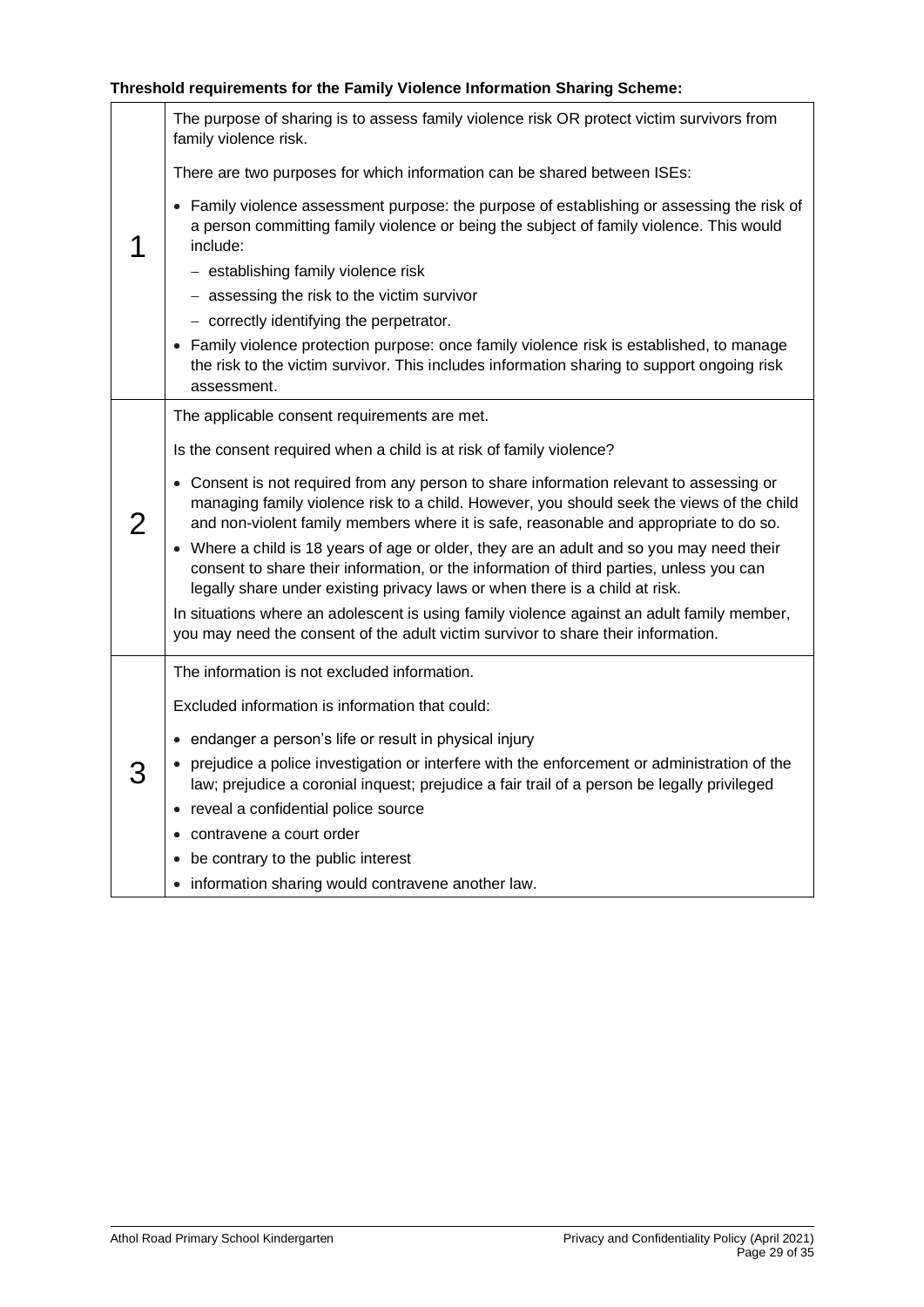Before disclosing information under the Child Information Sharing and Family Violence Information Sharing Scheme, it is important that information sharing entities take reasonable care to verify the identity of the professional or service and ensure that they are an information sharing entity.

- The ISE list is a searchable database that can be used to identity organisation and services prescribed under the CISS and FIVSS
- Before making a request, check to see if the organisation is a prescribed entity via the Access the ISE list:<https://iselist.www.vic.gov.au/ise/list/>
- Refer to Information Sharing Entity List Uses Guide on how to navigate the database.
- ISE's should respond to requests for information in a timely manner, including when they are declining to provide information in response to the request.
- If an ISE is declining a request from another ISE, they are required to provide written reasons for doing so.

### **Making a request or receiving a request under the Child Information Sharing Scheme**

An ISE may request information when it meets the first and third parts of the threshold. That is, the information being requested is:

- to promote the wellbeing or safety of a child or group of children
- not excluded information under the Child Information Sharing Scheme to their knowledge.

ISE should use professional judgement to decide which organisation or service to request information from, taking into account the following:

- the activity the requesting information sharing entity is seeking to undertake and the type of information that may assist them
- the roles and responsibilities of other information sharing entities and the information they are likely to hold
- the currency and relevance of the information other information sharing entities are likely to hold.

The ISE requesting the information should provide sufficient detail to enable the responding ISE to make a decision about whether all three parts of the threshold have been met, in order to assist them to:

- identify relevant information to respond to the request
- form an opinion about whether the information may be disclosed under the CISS (whether the disclosure meets the threshold).

When making a request, an ISE may disclose any confidential information that may assist the responding ISE to:

- identify the information they hold that is relevant to the request
- form an opinion on whether the information may be disclosed under the scheme.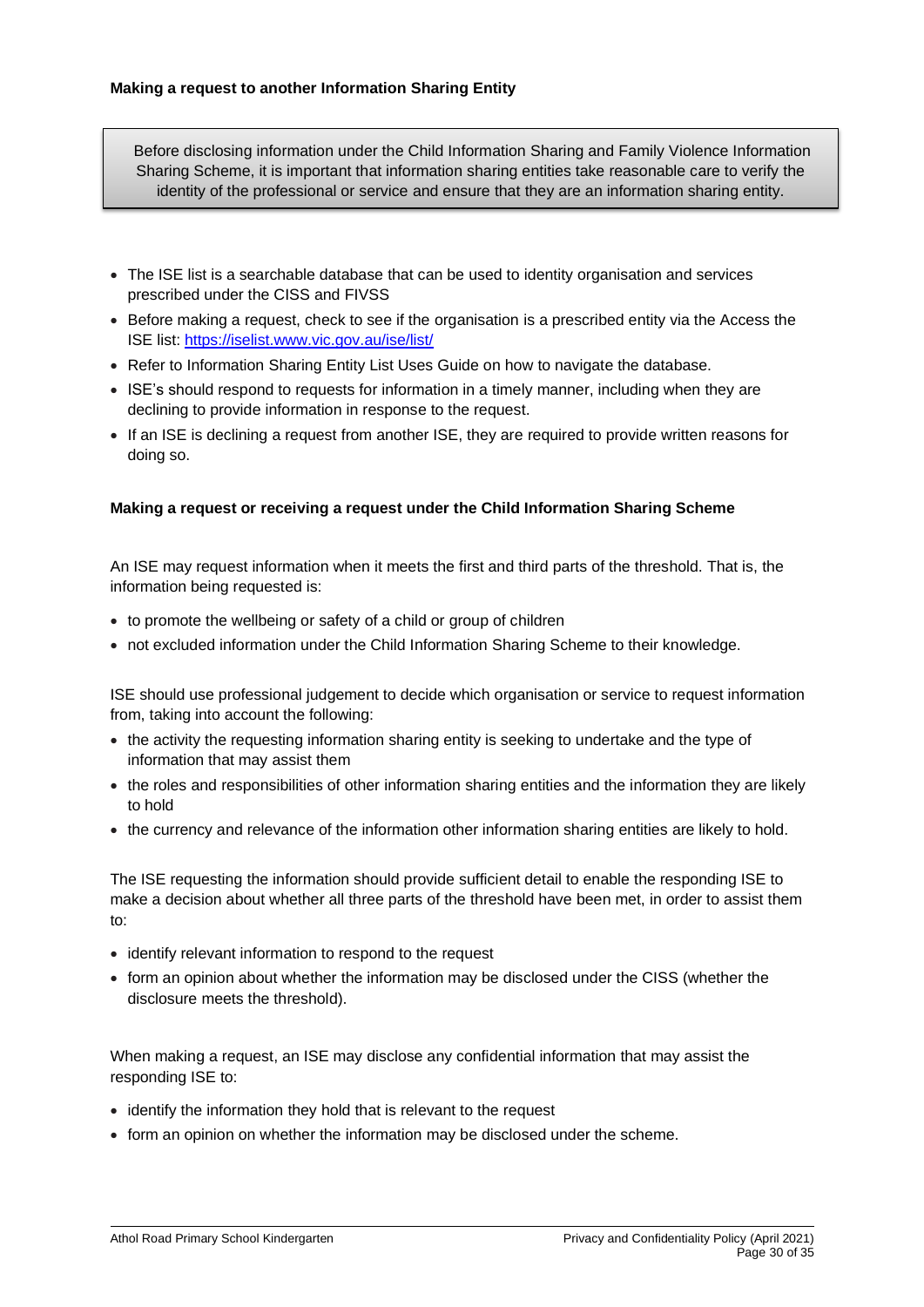If the legal requirements (or threshold) of the scheme are met, an ISE:

- **may** make requests for information to another ISE
- **must** disclose relevant information to another ISE, if requested
- **may** disclose information voluntarily (proactively) to other ISE's

ISE's will use their expertise and exercise their professional judgement to identify:

- the range of needs and risks that impact on a child's life to inform a decision as to whether the threshold is met
- what and how much information to share
- who to share with to support improved service delivery and promote the wellbeing or safety of the child or children.

## **Making a request or receiving a request under the Family Violence Information Sharing Scheme**

Under Part 5A of the *Family Violence Protection Act 2008* (FVPA), ISEs may request or share information with other ISEs about a person that is relevant to assessing or managing a family violence risk. The information may relate to a victim survivor (adult or child), alleged perpetrator/perpetrator or third party.

Only information that is relevant to assessing or managing a risk of family violence can be shared under the Scheme. In determining what information is relevant, practitioners should use their professional judgement and refer to the Family Violence Policy.

Where an ISE receives a request, it must share that information, either verbally or in writing, provided that the information meets the requirements (the threshold) of the Scheme. The onus is on the ISE sharing information to ensure that they are disclosing information about a person in accordance with the law. There is no restriction on an ISE making a request.

If there is no existing relationship with the ISE the information is being requested from, verification may need to take place (e.g. by sending an email with the entity's official account).

There are **two purposes** for which ISEs can share information with each other under the FVPA, Part 5A:

a. for family violence assessment purposes

• Only prescribed risk assessment entities (RSE) (see *Definition*s) are entitled to make requests and receive information for a family violence assessment purpose, which focuses on identifying who the 'actual' perpetrator and victim survivor are and establishing the level of risk the perpetrator poses to the victim survivor.

OR

b. for family violence protection purposes

• Any prescribed ISE is permitted to request and receive information for a family violence protection purpose. The focus at this stage is about managing the risk of the perpetrator committing family violence or the victim survivor being subjected to family violence. This could include information sharing as part of ongoing risk assessment.

Once it has been established which purpose the information is to be exchanged, ensure that:

- sufficient information is provided to the ISE to help them identify what information they hold that might be relevant and whether they should disclose that information.
- the purpose of the information is clearly identified and why it is believed the information is relevant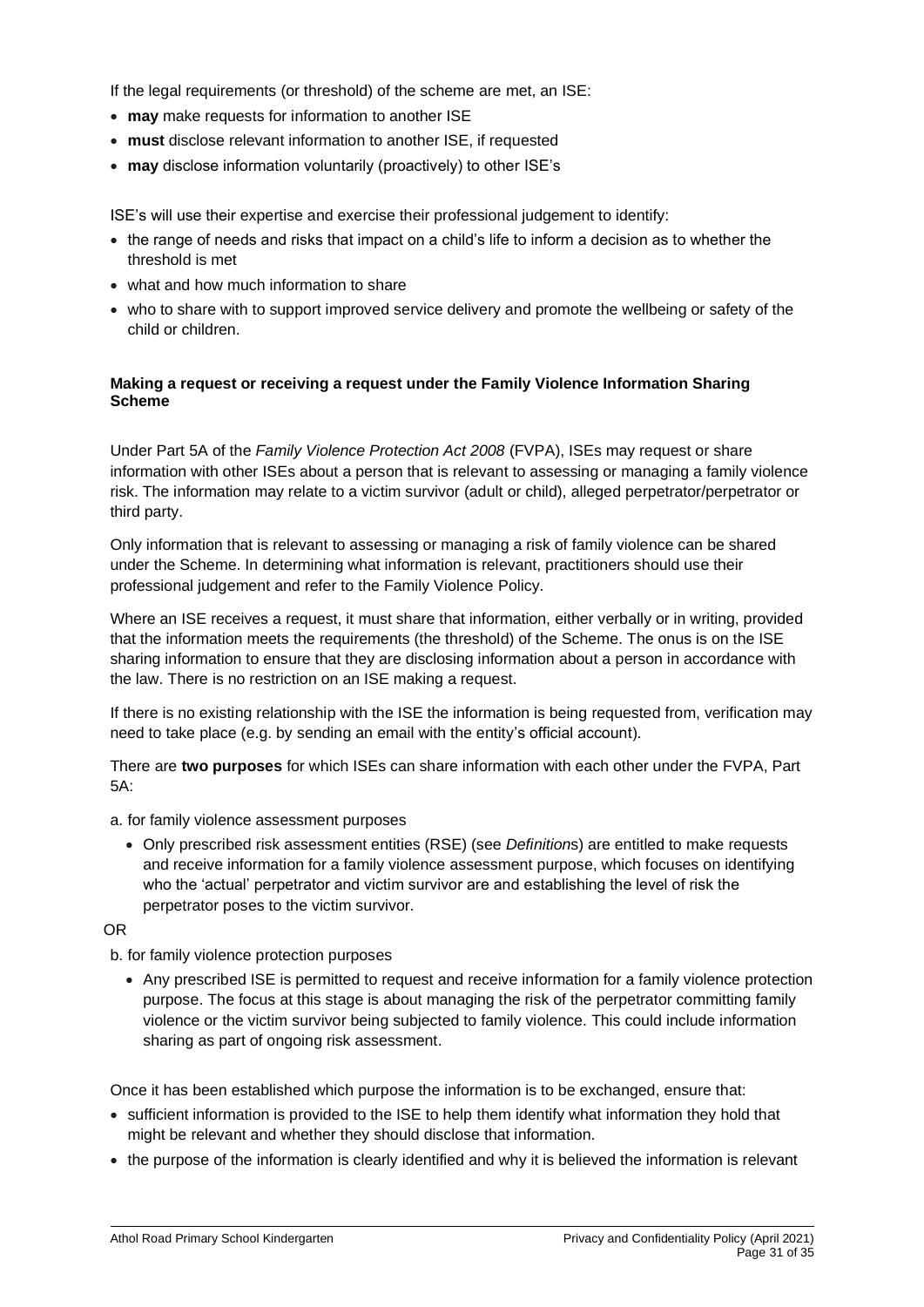- precedence is given to a victim survivor's right to be safe from family violence when discussing relevant information.
- record keeping is completed, including the name of the service that was contacted, the name of the ISE and the information that was disclosed.
- any risk assessment or safety plan are documented, as a result of the information sharing.
- information is used only for a purpose permitted by law.
- if information request is refused, record this refusal in writing and keep this refusal on file.

## **Sharing information for risk assessment**

Once a reasonable belief has been established that family violence risk is present and the identity of the perpetrator or victim survivor/s are clear (e.g. the victim survivor has identified the perpetrator), this would enable any ISE to make referrals for specialist services or professionals to complete a comprehensive family violence risk assessment. Some of these specialist services are prescribed as Risk Assessment Entities (RAEs) (refer to Table 1).

ISEs can share relevant information proactively or on request with RAEs for risk assessment purposes. That is, in order to:

- confirm whether family violence is occurring
- enable RAEs to assess the level of risk the perpetrator poses to the victim survivor
- correctly identify the perpetrator who is using family violence.

Family violence risk assessment is an ongoing process and is required at different points in time from different service perspectives. Education and care services will have a role in working collaboratively with other services to contribute to ongoing risk assessment and management of family violence.



Figure 1: Overview of activities when sharing information for risk assessment

Victoria State Government, 2021. Information Sharing and Family Violence Reforms Contextualised Guidance. Melbourne, p.38.

ISEs can only share information with other ISEs that are not RAEs. Request information from RAEs once family violence risk is established and the identity of the perpetrator and victim survivors are known. This is to prevent sharing that might escalate risk to a child or family member.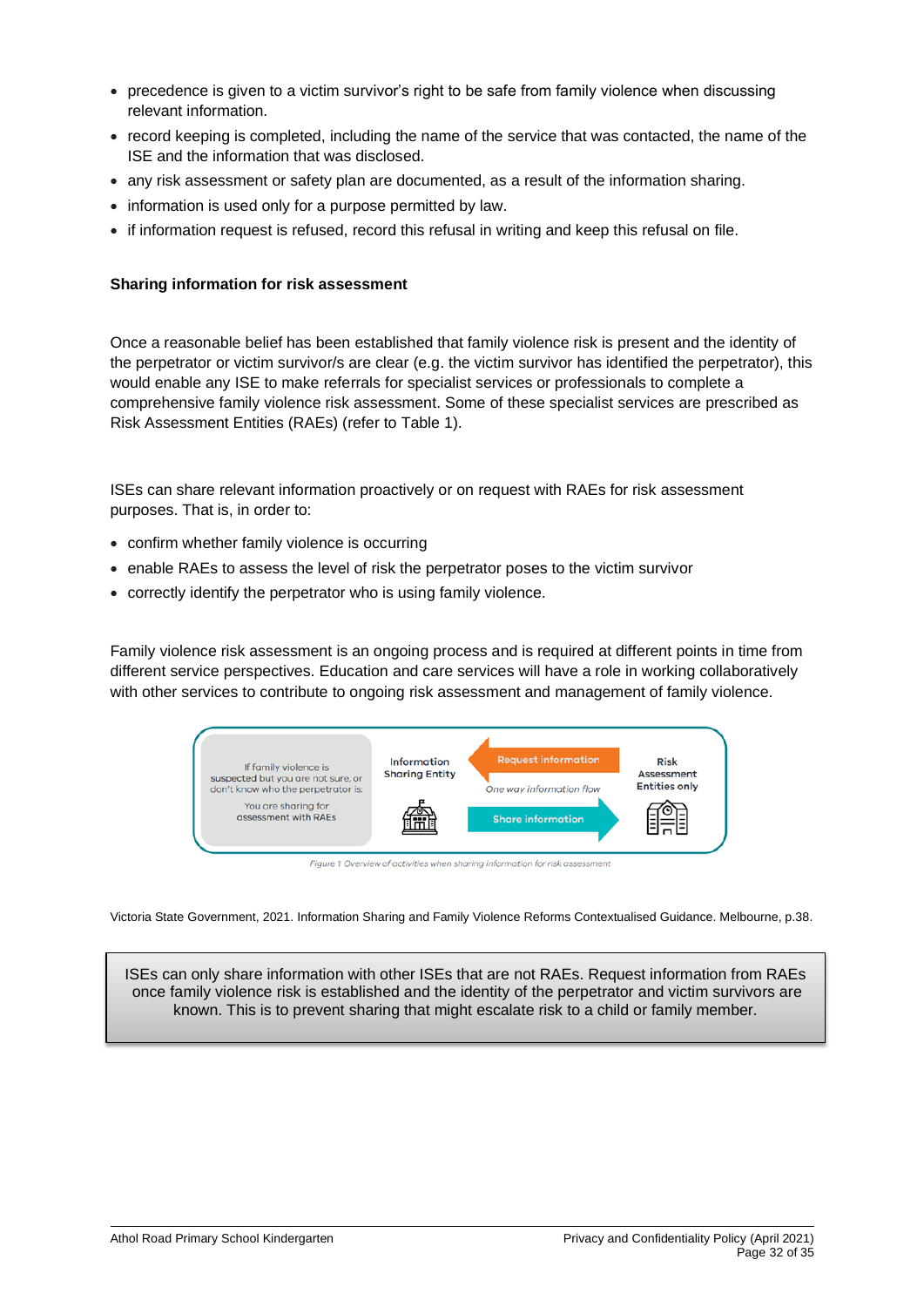## **Sharing for risk management (protection):**

Once family violence is established, ISEs can share proactively with other ISEs and request information, including from RAEs, if they reasonably believe sharing is necessary to:

- remove, reduce or prevent family violence risk
- understand how risk is changing over time
- inform ongoing risk assessment.

This opens a two-way flow of information that enables ISEs to form a complete picture of risk and collaborate to support children and families experiencing family violence.



Victoria State Government, 2021. Information Sharing and Family Violence Reforms Contextualised Guidance. Melbourne, p.39.

When making a request, ensure you are speaking with someone suitably trained to use Part 5A of the Family Violence Protection Act 2008 (FVPA).

#### **Table 1**

| <b>Information Sharing Entities that are also Risk Assessment Entities</b>                                                                                                                                                                                                                                                                                                                                                                                                                                                                                                     |                                                                                                                                                                                                                                                                                                                                                                                                                                                                                                                   |  |  |  |
|--------------------------------------------------------------------------------------------------------------------------------------------------------------------------------------------------------------------------------------------------------------------------------------------------------------------------------------------------------------------------------------------------------------------------------------------------------------------------------------------------------------------------------------------------------------------------------|-------------------------------------------------------------------------------------------------------------------------------------------------------------------------------------------------------------------------------------------------------------------------------------------------------------------------------------------------------------------------------------------------------------------------------------------------------------------------------------------------------------------|--|--|--|
| State-funded specialist family violence<br>services (including refuges, Men's Behaviour<br>Change Programs, family violence counselling<br>and therapeutic programs)<br>Risk Assessment and Management Panel<br>(RAMP) members (including those services<br>that would not otherwise be prescribed but<br>only when participating in a RAMP)<br>• State-funded sexual assault services                                                                                                                                                                                         | Child Protection<br>٠<br>Child FIRST services (excluding broader<br>family services)<br>• Victims Support Agency (including Victim<br>Assistance Programs and Victims of Crime<br>Helpline)<br>• Victoria Police<br>The Orange Door services.                                                                                                                                                                                                                                                                     |  |  |  |
| <b>Information Sharing Entities</b>                                                                                                                                                                                                                                                                                                                                                                                                                                                                                                                                            |                                                                                                                                                                                                                                                                                                                                                                                                                                                                                                                   |  |  |  |
| • Magistrates' Court of Victoria officials<br>• Children's Court of Victoria officials<br>• Corrections Victoria and Corrections-funded<br>services<br>■ Adult Parole Board<br>■ Youth Justice (including the Secretariat to the<br>Youth Parole Board) and Youth Justice funded<br>services<br>■ Multi-Agency Panels to Prevent Youth<br>Offending<br><b>Justice Health and funded services</b><br>State-funded sexually abusive behaviour<br>treatment services<br>State-funded perpetrator intervention trials<br>• Registered community-based child and family<br>services | • Maternal and Child Health<br>• Registered out of home care services<br>• DHHS Housing<br>• State-funded homelessness accommodation<br>or homelessness support services providing<br>access point, outreach or accommodation<br>services<br>• Designated mental health services<br>• State-funded alcohol and other drug services<br>• Tenancy Advice and Advocacy Program<br>• State-funded financial counselling services<br>• Commission for Children and Young People<br>· Disability Services Commissioner. |  |  |  |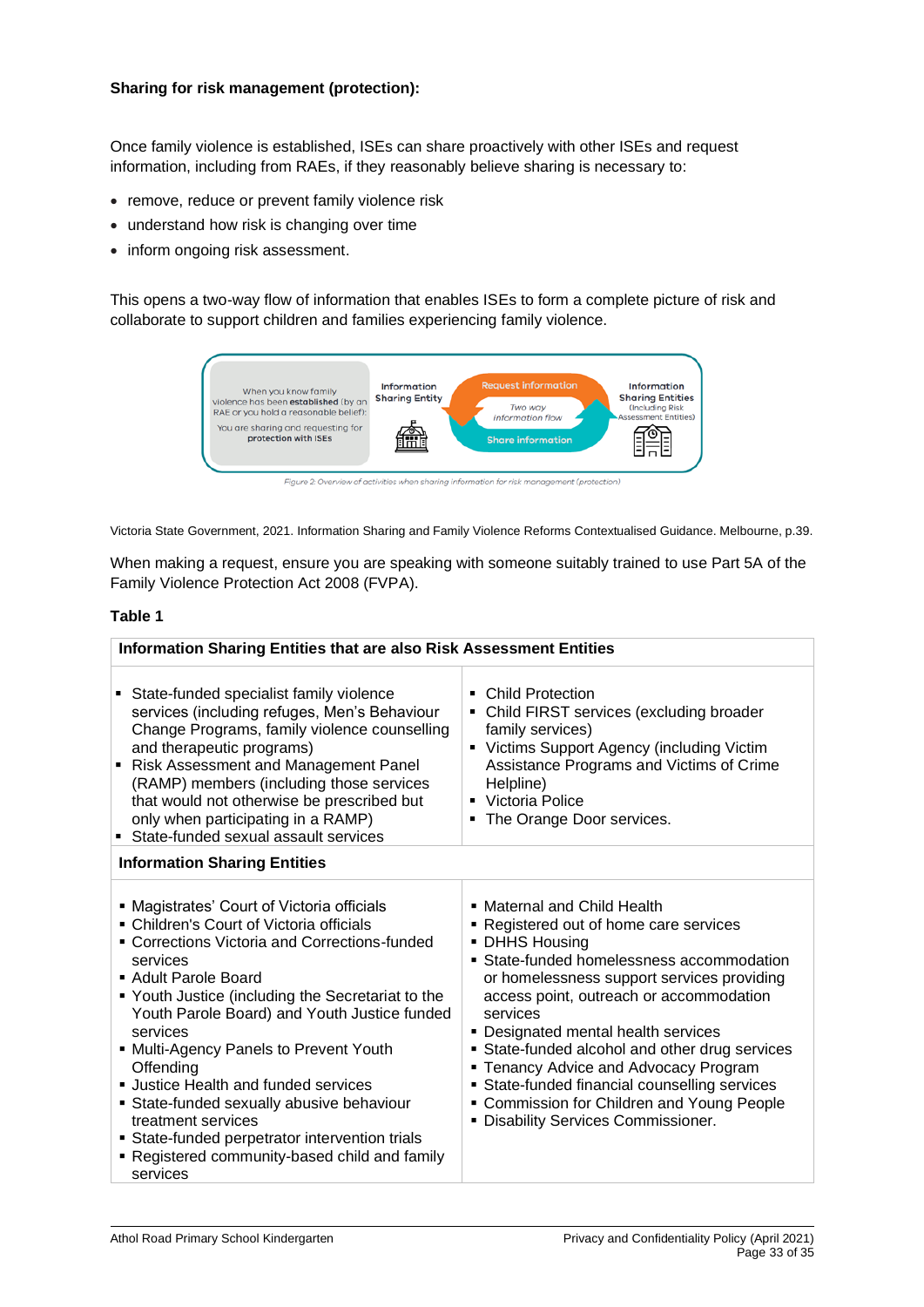## **Record keeping**

ISEs have specific record keeping obligations under the FVISS and the CISS. ISEs can choose how they will meet their record keeping obligations, which might include written or online case notes, specific record keeping forms or IT solutions, and are in line with the *Privacy and Data Protection Act 2014* (Vic) and, where applicable, the Australia Privacy Principles obligations.

When an ISE receives a request to share information they must record:

- the ISE that requested the information
- the date of the request
- the information that was requested
- if refusing a request, the request and the reason why it was refused.

When an ISE shares information (either proactively or on request) they should:

- know and record what scheme they are sharing under (FVISS, CISS or both)
- know and record whom information is being shared about
- record how the threshold for sharing was met.
- relevant risk assessments or safety plans that have been prepared for a person at risk of family violence.

Documentation is also required if sharing about:

- adult victim survivors of family violence or third parties under FVISS (where a child is at risk)
- a child's parent under CISS
- child victim survivors of family violence
- any child in order to promote their wellbeing or safety.
- whether their views were sought about sharing their information
- if their views were not sought, record the reason why
- if they were informed that their information was shared
- whether information was shared with consent and whether the consent was written, verbal or implied
- if the information was shared without consent, record the reason why
- if the information was shared without consent, record if the person was informed that their information was shared without consent

Examples of record keeping forms can be found at: [www.vic.gov.au/guides-templates-tools-for](http://www.vic.gov.au/guides-templates-tools-for-information-sharing)[information-sharing](http://www.vic.gov.au/guides-templates-tools-for-information-sharing)